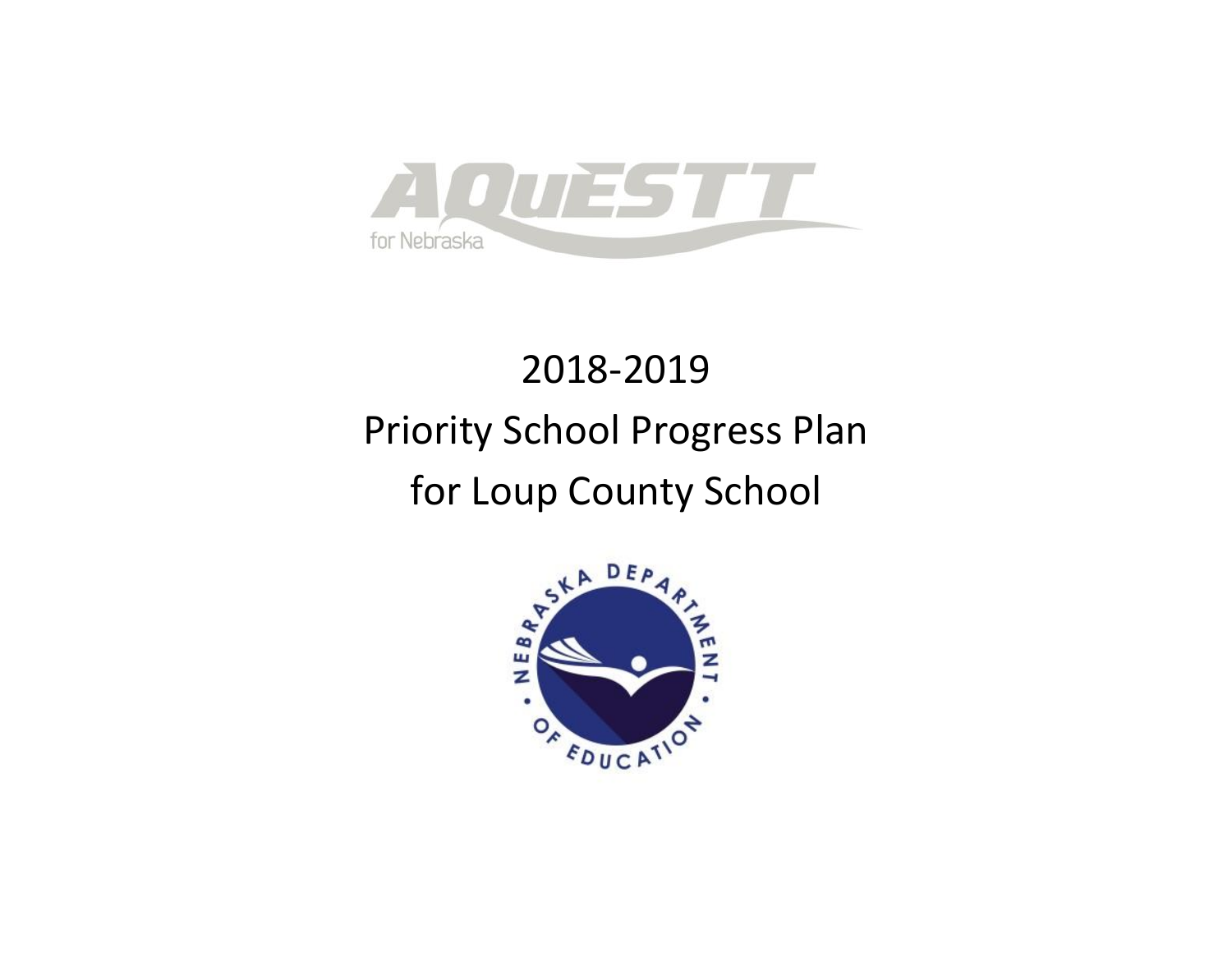

#### **Purpose**

Each Priority School under AQuESTT, Nebraska's accountability system for public schools and districts, is required to submit a Progress Plan for approval by the State Board of Education (79-760.07 R.R.S.) The purpose of the Progress Plan is to identify: goals and areas for growth and improvement; measurable indicators of progress; strategies and actions to achieve improvement; associated timelines and resources; and evidence to monitor progress. The Progress Plan will serve as the primary improvement plan for the Priority School and will also be part of the continuous improvement plan for the district in which the Priority School is located (92 NAC 10, Section 009.01B2).

#### **AQuESTT Framework for Support and Intervention for Priority Schools**

AQuESTT provides the framework for intervention and support of improvement efforts by Priority Schools. The AQuESTT domains of *Student Success and Access* and *Teaching and Learning* rely on the following AQuESTT tenets to guide schools and districts in achieving a quality education system and ensuring student success:

- Positive Partnerships, Relationships & Student Success
- **•** Transitions
- Educational Opportunities & Access
- College & Career Readiness
- Assessment
- Educator Effectiveness

Within the framework for Priority School interventions, the following indicators of effective schools support the AQuESTT tenets and will guide the identification of improvement areas and assist in determining appropriate actions and strategies for improvement:

- *Clear, Compelling Direction*
- *Student and Staff Culture*
- *Instructional Leadership Capacity*

Goals, actions, and strategies for improvement aligned to one or more of these indicators will form the basis of the Progress Plan for Priority Schools. As such, these indicators will focus the improvement efforts of the Priority School on the domains and tenets of AQuESTT.

#### **Priority School Progress Plan**

The Progress Plan for Priority Schools under AQuESTT is intended to identify improvement areas; outline goals, actions, strategies for improvement, and measurable indicators of progress; establish time lines for improvement; identify resources to support improvement efforts; and cite evidence to monitor progress. The Progress Plan will include goals and strategies for improvement for the school and may also include goals and strategies for improvement for the district superintendent and the local board of education. Additional information (e.g., school data, reports, improvement plans, etc.) may accompany the Progress Plan in order to provide rationale(s) for improvement goals and to document progress efforts.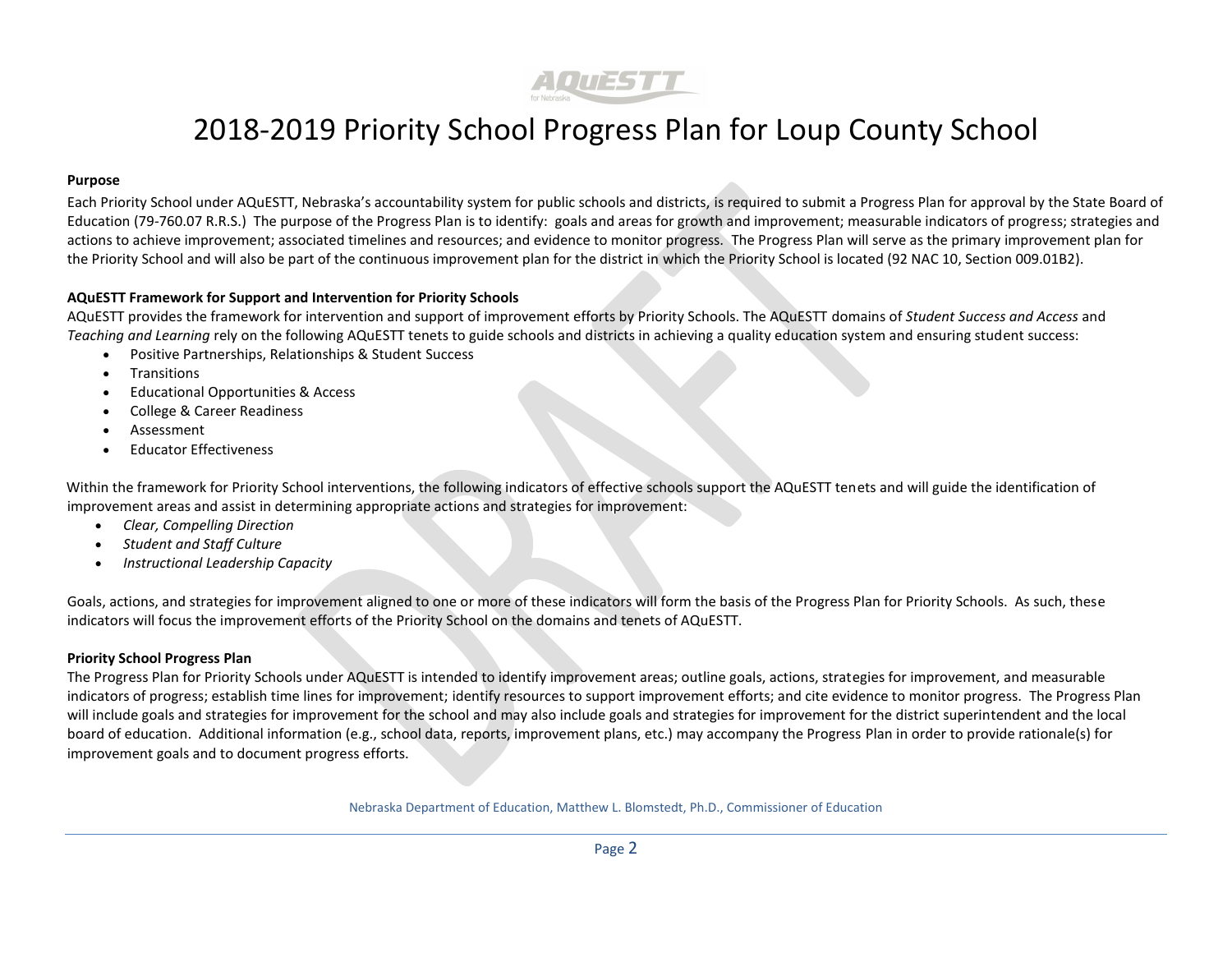

| <b>School Name:</b>                        | School District:                        |       |
|--------------------------------------------|-----------------------------------------|-------|
| Loup County School                         | Loup County School                      |       |
| <b>School Address:</b>                     |                                         |       |
| 608 Williams Street                        |                                         |       |
| Taylor, Nebraska 68879                     |                                         |       |
| School District Superintendent:            | Superintendent Signature:               | Date: |
| Mr. Rusty Ruppert                          |                                         |       |
|                                            |                                         |       |
| <b>Elementary Principal:</b>               | <b>Principal Signature:</b>             | Date: |
| Mrs. Kim Beran                             |                                         |       |
|                                            |                                         |       |
| <b>Secondary Principal:</b>                | <b>Principal Signature:</b>             | Date: |
| Mr. Ken Sheets                             |                                         |       |
|                                            |                                         |       |
| Loup County Board of Education President:  | <b>Board President Signature:</b>       | Date: |
| Mr. Deane Meeks                            |                                         |       |
|                                            |                                         |       |
| <b>Commissioner of Education:</b>          | <b>Commissioner Signature:</b>          | Date: |
| Dr. Matthew Blomstedt                      |                                         |       |
|                                            |                                         |       |
| <b>State Board of Education President:</b> | <b>State Board President Signature:</b> | Date: |
| Mr. John Witzel                            |                                         |       |
|                                            |                                         |       |
|                                            |                                         |       |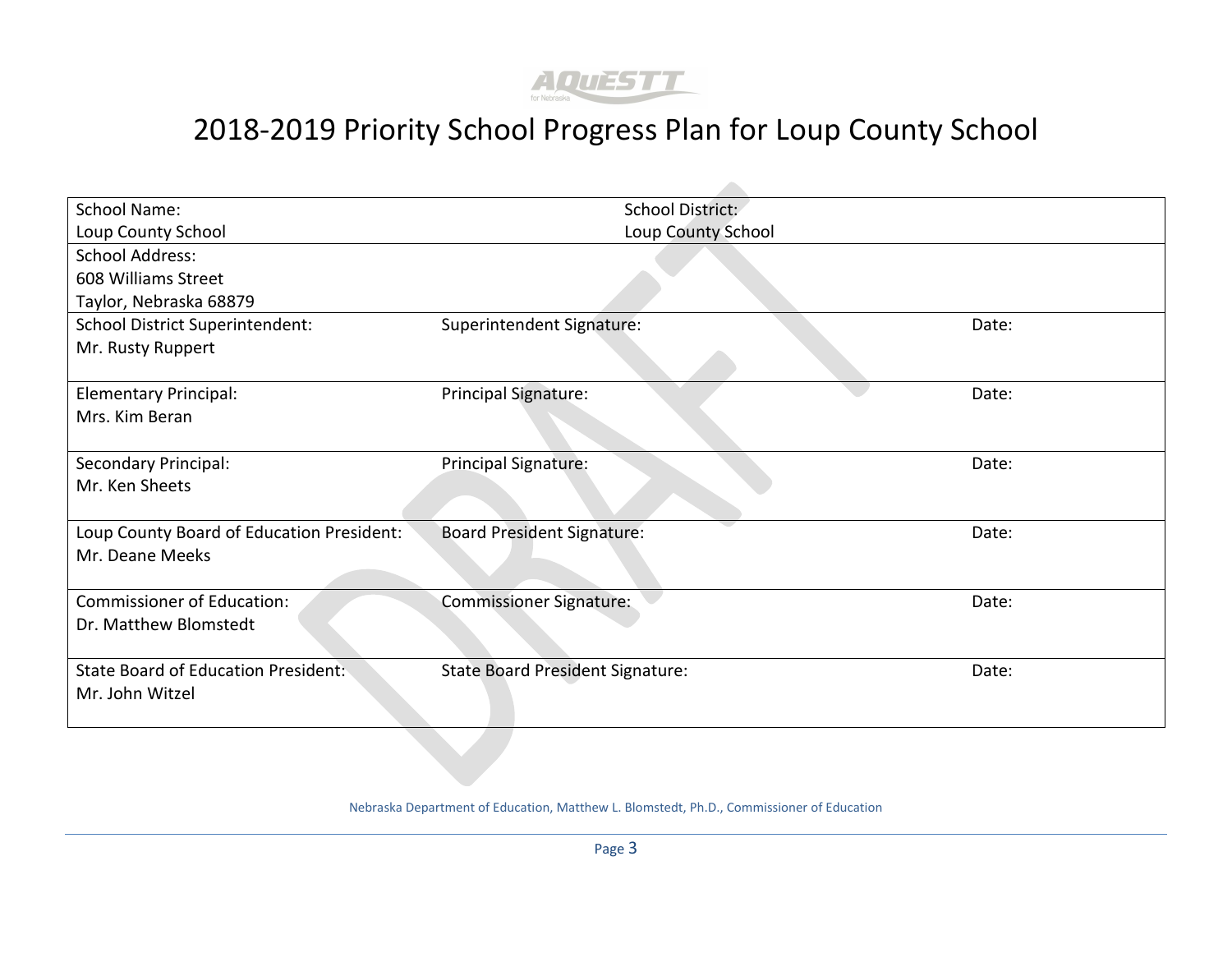

#### **Section 1: School Goals and Improvement Actions**

#### **Indicator of an Effective School: Clear, Compelling Direction**

#### **Improvement Goal:**

During the 2018-2019 school year, all employees will build and nurture collaboration with students, staff, parents and the community to ensure the well-being, safety and success of all as measured by stakeholder survey data.

#### **Critical Elements**

- **Community Collaboration:** All School Board members and community leaders will be able to articulate the school's mission to ensure the mission and vision of the school are supported and advanced.
- **Family Engagement:** All employees will develop and implement processes for meaningful, relevant, structured, and planned opportunities for family engagement in academic, social, and athletic activities so that students' cognitive, physical, social and emotional growth is maximized.
- **Internal Collaboration:** All employees will be engaged in decision-making and the communication of information and implementation of decisions so that the school's mission and vision are supported and advanced.

#### **Rationale for Improvement Goal:**

- April 2018 Staff and Community Input for continuous improvement
	- $\circ$  "Communication between staff and board is an opportunity for improvement. Provide timely updates of the board meetings; involve staff in the meetings."
	- $\circ$  "Parent-teacher conferences help me know how my child is doing in school. I would like to be involved in elementary academic activities to enhance my child's reading growth."
- April 2018 Student Interviews
	- $\circ$  "We need to have more advanced notice for school events in multiple formats social media, website calendar of events, flyers in school, announcements, phone calls/texts."
	- o "We need more input in decision-making at our school; especially when it impacts us directly."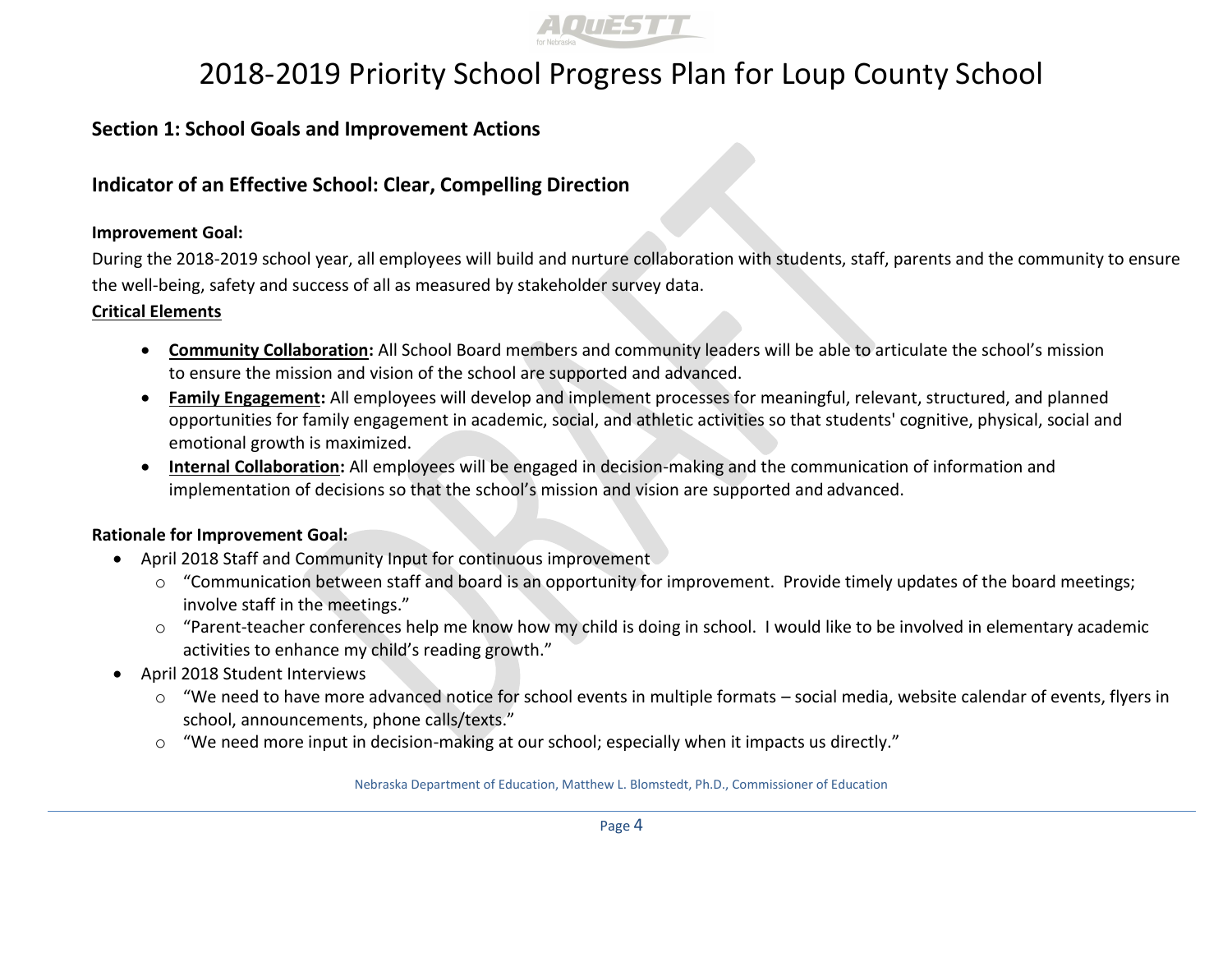

| <b>AQUESTT</b>              | <b>Action/Strategy for Improvement</b>                                    | <b>Timeline</b> | <b>Resources</b> | Person(s)           |                                             | <b>Progress Monitoring</b>   |
|-----------------------------|---------------------------------------------------------------------------|-----------------|------------------|---------------------|---------------------------------------------|------------------------------|
| <b>Tenet</b>                |                                                                           |                 |                  | Responsible         | <b>Dates</b>                                | <b>Artifacts</b>             |
| <b>Alignment</b>            | 1. Continue to communicate the school                                     | August 2018-    | School vision,   | <b>School Board</b> | August 2018                                 | Vision/mission               |
| CLEAR,                      | vision, mission, core beliefs, core<br>values and meeting norms so that a | May 2019        | mission          | Superintendent      | Share the vision and<br>mission with staff, | updates                      |
| <b>COMPELLING</b>           | shared purpose and coherent effort                                        |                 | Core beliefs,    |                     | School Board and                            | Core beliefs, core           |
| <b>DIRECTION</b>            | is supported and advanced.                                                |                 | core values      | Principals          | student<br>representatives                  | values, and meeting<br>norms |
| Educator                    |                                                                           |                 | Examples of      | School Staff        |                                             |                              |
| Effectiveness               |                                                                           |                 | meeting norms    |                     | September 2018                              | Website                      |
|                             |                                                                           |                 |                  |                     | Re-establish core                           |                              |
| College and                 |                                                                           |                 | Progress Plan    |                     | beliefs, core values                        | Facebook page and            |
| <b>Career Ready</b>         |                                                                           |                 | goals and        |                     | and meeting norms                           | other social media           |
|                             |                                                                           |                 | strategies       |                     |                                             | communication of             |
| <b>Positive</b>             |                                                                           |                 |                  |                     | October 2018-May                            | shared purpose               |
| Partnerships,               |                                                                           |                 |                  |                     | 2019                                        |                              |
| Relationships,<br>& Student |                                                                           |                 |                  |                     | Communicate the                             | Posters/Flyers               |
| <b>Success</b>              |                                                                           |                 |                  |                     | vision, mission, core<br>beliefs and core   | Staff/Student                |
|                             |                                                                           |                 |                  |                     | values with the                             | handbooks                    |
| <b>Transitions</b>          |                                                                           |                 |                  |                     | students, staff and                         |                              |
|                             |                                                                           |                 |                  |                     | community through                           | Meeting                      |
| <b>Educational</b>          |                                                                           |                 |                  |                     | multiple media                              | agendas/minutes              |
| <b>Opportunities</b>        |                                                                           |                 |                  |                     | outlets                                     |                              |
| and Access                  |                                                                           |                 |                  |                     |                                             |                              |
|                             |                                                                           |                 |                  |                     |                                             |                              |
| Assessment                  |                                                                           |                 |                  |                     |                                             |                              |
|                             |                                                                           |                 |                  |                     |                                             |                              |
|                             |                                                                           |                 |                  |                     |                                             |                              |
|                             |                                                                           |                 |                  |                     |                                             |                              |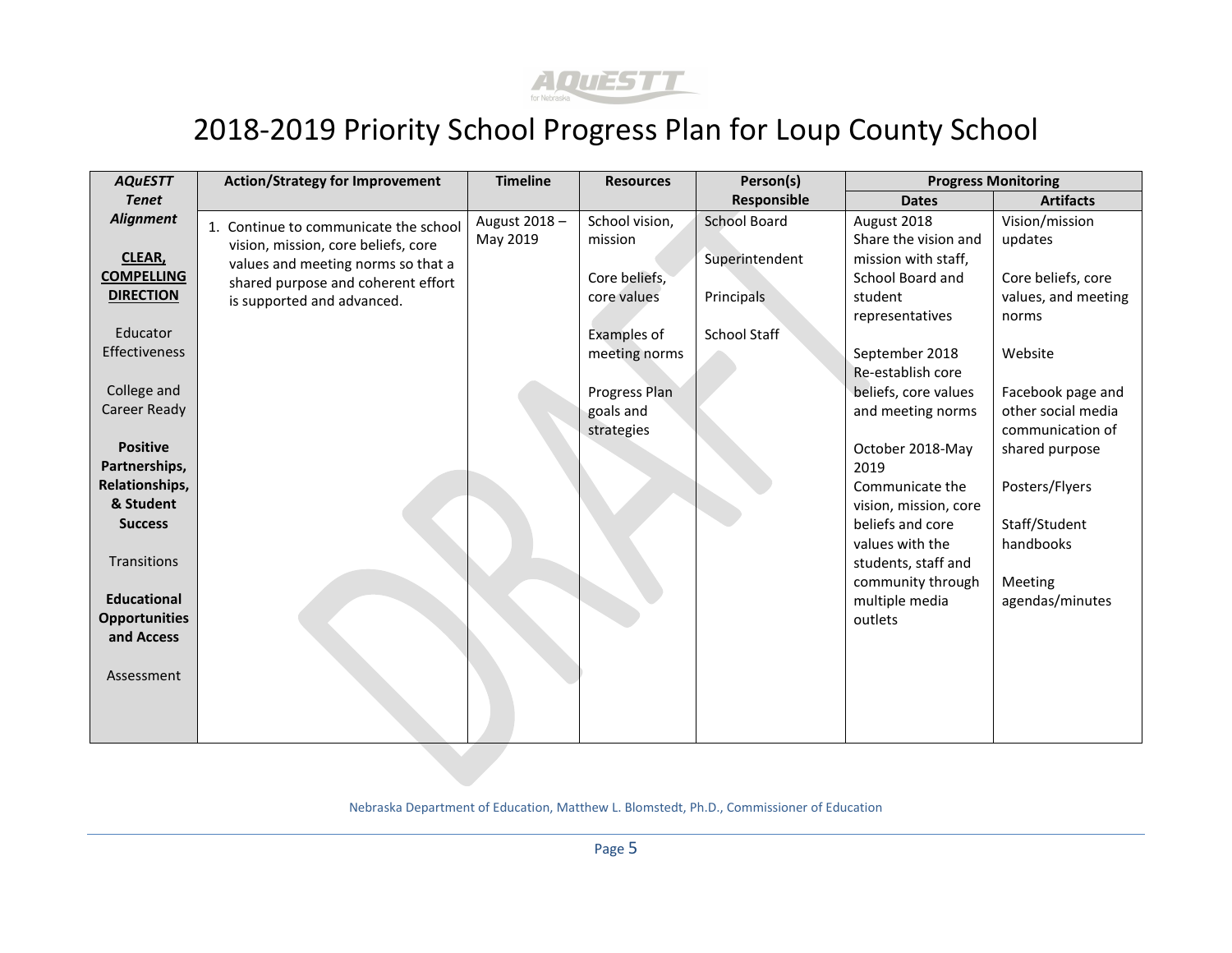

| <b>AQUESTT</b>                                                                                                            | <b>Action/Strategy for</b>                                                                                                                                                                                                                                                  | <b>Timeline</b>          | <b>Resources</b>                                                                   | Person(s)                                | <b>Progress Monitoring</b>                                                                                                                                   |                                                                                                                                         |
|---------------------------------------------------------------------------------------------------------------------------|-----------------------------------------------------------------------------------------------------------------------------------------------------------------------------------------------------------------------------------------------------------------------------|--------------------------|------------------------------------------------------------------------------------|------------------------------------------|--------------------------------------------------------------------------------------------------------------------------------------------------------------|-----------------------------------------------------------------------------------------------------------------------------------------|
| <b>Tenet</b>                                                                                                              | Improvement                                                                                                                                                                                                                                                                 |                          |                                                                                    | Responsible                              | <b>Dates</b>                                                                                                                                                 | <b>Artifacts</b>                                                                                                                        |
| <b>Alignment</b>                                                                                                          | 2. Increase the frequency, clarity                                                                                                                                                                                                                                          | August 2018-<br>May 2019 | Important<br>Dates                                                                 | Superintendent                           | August 2018 - May 2019<br>Weekly communication with                                                                                                          | Communication<br>documents to include                                                                                                   |
| <b>CLEAR,</b><br><b>COMPELLING</b><br><b>DIRECTION</b><br>Educator<br><b>Effectiveness</b><br>College and<br>Career Ready | and variety of important<br>information to all students,<br>employees, families,<br>community members, etc. in a<br>timely and efficient manner so<br>that meaningful, relevant, and<br>purposeful participation will<br>enhance engagement of<br>appropriate stakeholders. |                          | document for<br>Staff<br>Monthly<br>calendar of<br>events<br>updated on<br>website | <b>Principals</b><br><b>School Staff</b> | students, staff, families,<br>community members, etc.<br>August 2018 - May 2019<br>Monthly newsletter for families<br>and community members                  | Important Dates for<br>the school year,<br>website updates, push<br>notices about events<br>at least 7 days prior to<br>the event, etc. |
| <b>Positive</b><br>Partnerships,<br>Relationships,<br>& Student<br><b>Success</b>                                         |                                                                                                                                                                                                                                                                             |                          |                                                                                    |                                          |                                                                                                                                                              |                                                                                                                                         |
| <b>Transitions</b>                                                                                                        | 3. Engage the Wildcat<br>Improvement Team (WIT) and<br>the Focus Teams in decision-                                                                                                                                                                                         | August 2018-<br>May 2019 | Focus Teams'<br>responsibilities                                                   | Superintendent<br>Principals             | August 2018<br>Assign new staff to a Focus Team<br>and share responsibilities;                                                                               | Roster of WIT and<br><b>Focus Teams</b>                                                                                                 |
| <b>Educational</b><br><b>Opportunities</b><br>and Access<br>Assessment                                                    | making, implementation and<br>communication of the Priority<br>School Plan so that a shared<br>commitment to improvement<br>permeates throughout the<br>school.                                                                                                             |                          | Calendar of<br><b>WIT and Focus</b><br>Teams'<br>meetings                          | <b>School Staff</b>                      | determine leaders of the teams<br>September 2018-May 2019<br>Ensure protected time, agendas<br>and minutes for monthly<br>meetings of WIT and Focus<br>Teams | Agendas/Minutes<br>from WIT and Focus<br>Teams' meetings<br>Artifacts for the<br>Priority School Plan                                   |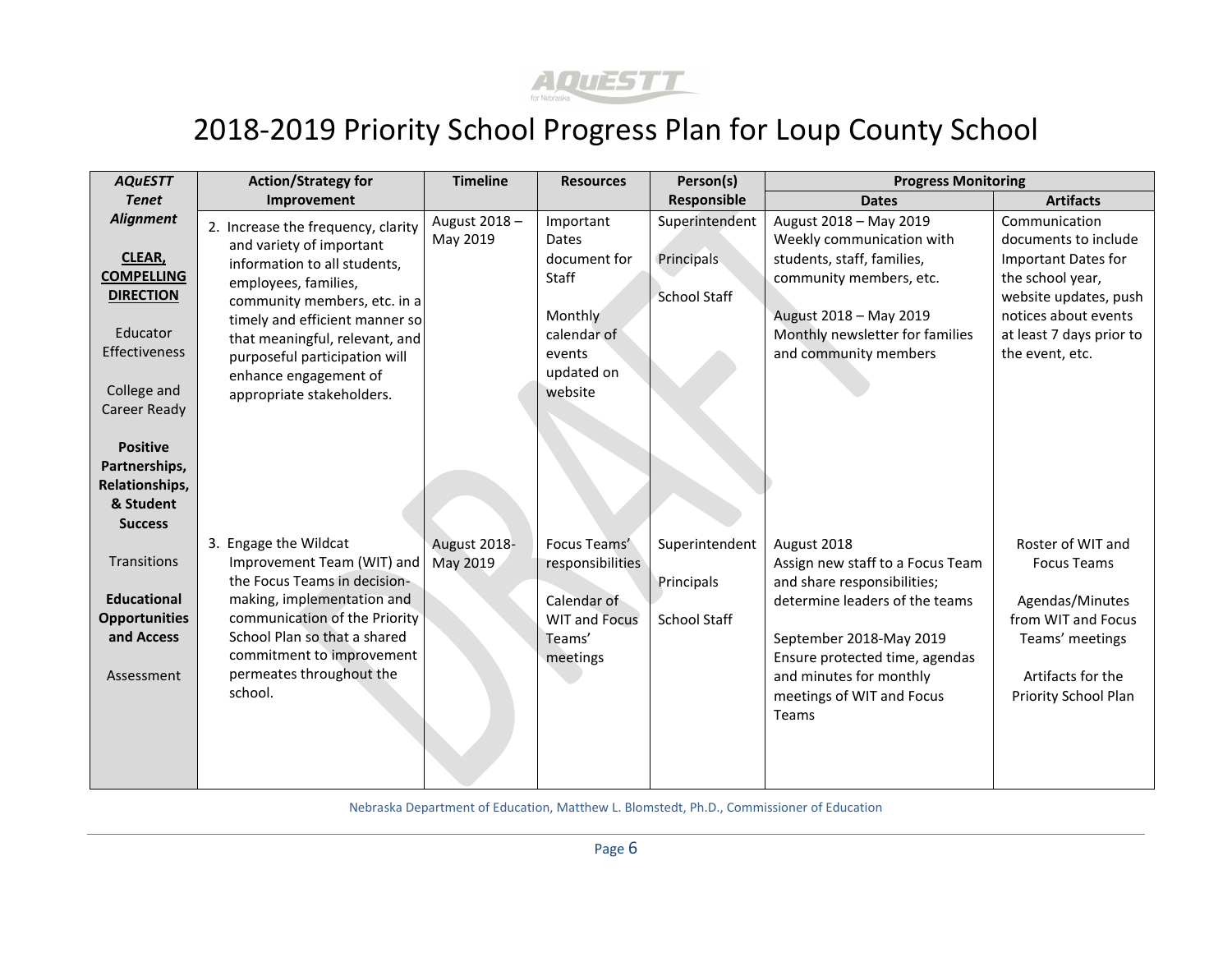

| <b>AQUESTT</b>                     | <b>Action/Strategy for</b>                                                                            | <b>Timeline</b>          | <b>Resources</b>               | Person(s)                       | <b>Progress Monitoring</b>                                                                       |                             |
|------------------------------------|-------------------------------------------------------------------------------------------------------|--------------------------|--------------------------------|---------------------------------|--------------------------------------------------------------------------------------------------|-----------------------------|
| <b>Tenet</b>                       | Improvement                                                                                           |                          |                                | Responsible                     | <b>Dates</b>                                                                                     | <b>Artifacts</b>            |
| <b>Alignment</b>                   | 4. Increase school safety<br>measures by conducting                                                   | August 2018-<br>May 2019 | <b>School Safety</b><br>Plan   | Superintendent                  | August 2018 - May 2019<br>Conduct safety drills monthly to                                       | Back to School Agenda       |
| CLEAR,<br><b>COMPELLING</b>        | monthly safety drills, locking<br>outside doors and ensuring                                          |                          | Safety Reports                 | Principals                      | include fire drills, tornado drills,<br>etc.                                                     | <b>Drill Reports</b>        |
| <b>DIRECTION</b>                   | guests sign-in/out as<br>prescribed in the Safety Plan                                                |                          | Lockdown                       | <b>School Staff</b>             | August 2018                                                                                      | <b>School Board Agendas</b> |
| Educator<br><b>Effectiveness</b>   | so that students and staff are<br>safe and prepared to react                                          |                          | Safety Cards<br>Medical        | Students<br><b>School Board</b> | Review safety protocols with<br>staff and determine need for<br>increased safety measures such   |                             |
| College and<br>Career Ready        | appropriately in case of<br>emergencies.                                                              |                          | Supplies<br>Medicine           |                                 | as fire/tornado evacuation<br>posters, lockdown cards, school<br>entrance/exit sign-in and sign- |                             |
| <b>Positive</b><br>Partnerships,   |                                                                                                       |                          | Protocols                      |                                 | out, etc.                                                                                        |                             |
| Relationships,<br>& Student        |                                                                                                       |                          |                                |                                 | September 2018 - May 2019<br>Provide safety drill reports to the                                 |                             |
| <b>Success</b>                     |                                                                                                       |                          |                                |                                 | <b>School Board quarterly</b>                                                                    |                             |
| Transitions                        | 5. Provide monthly Clear,                                                                             | September                | Progress Plan:                 | School Board                    | September 2018 - May 2019                                                                        | <b>School Board Meeting</b> |
| <b>Educational</b>                 | <b>Compelling Direction reports</b>                                                                   | 2018-May                 | Clear,                         |                                 | Provide Monthly Progress Plan                                                                    | Agendas                     |
| <b>Opportunities</b><br>and Access | to the School Board so that<br>the School Board is supportive                                         | 2019                     | Compelling<br><b>Direction</b> | Superintendent                  | progress to the School Board                                                                     |                             |
| Assessment                         | and kept abreast of the<br>implementation of strategies<br>from the Priority School<br>Progress Plan. |                          |                                | Principals                      |                                                                                                  |                             |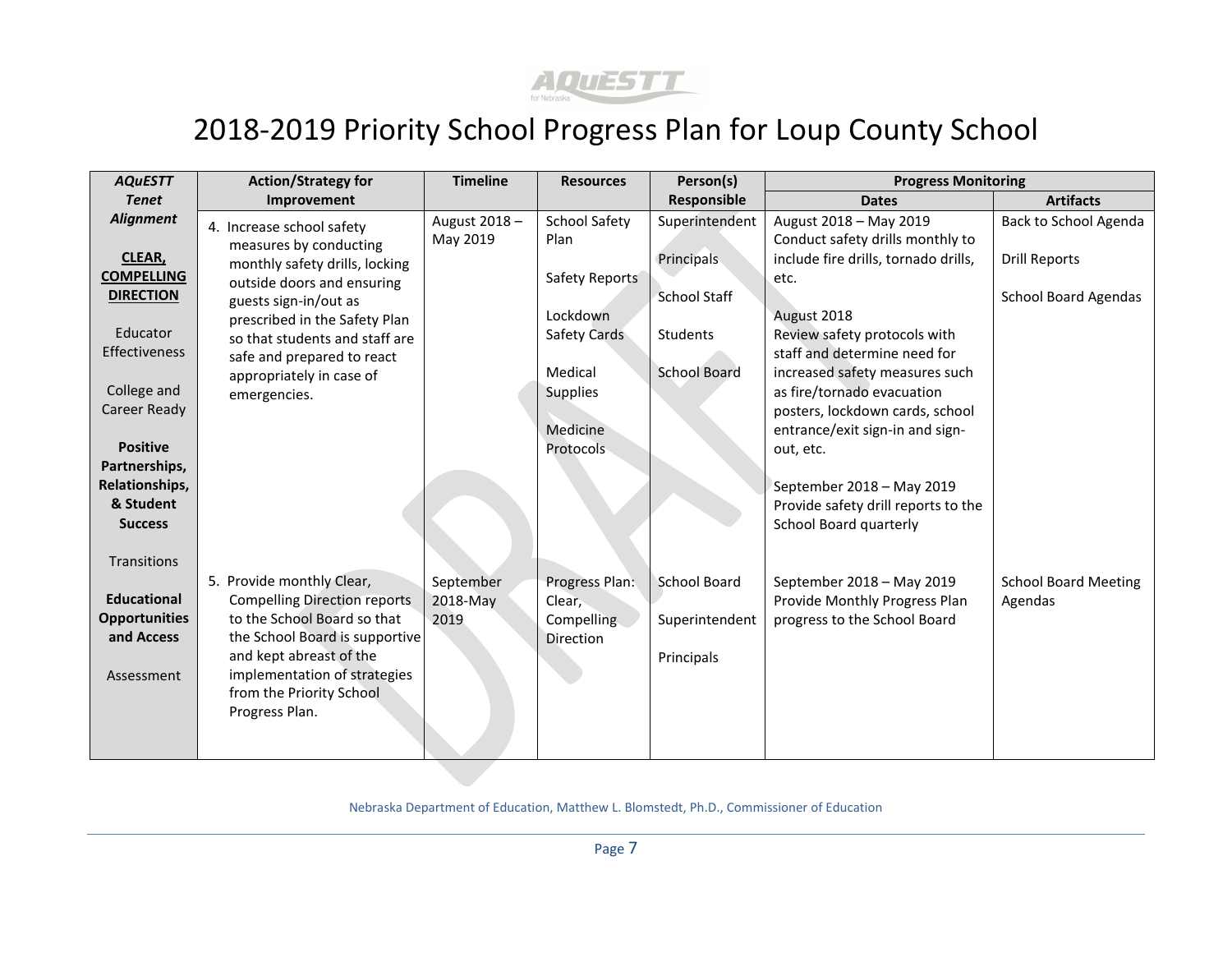

#### **Indicator of an Effective School: Student and Staff Culture (High Expectations for Student Success in Rigorous Coursework)**

**Improvement Goal:** During the 2018-2019 school year, Loup County School will establish, implement and communicate a climate of high expectations for teaching and learning while ensuring the academic, emotional and physical safety for students as measured by stakeholder perceptual survey data.

#### **Rationale for Improvement Goal:**

- April 2018 Staff and Community Input for continuous improvement
	- o "Offer and communicate an increased variety of online classes, dual credit courses and distance learning opportunities for students."
	- o "Provide student expectations for using PowerSchool when providing students with semester schedules at the high school level."
	- o "The Teaching Study was interrupted in the Spring. Complete activities we begin."
	- o "Access to the internet is often interrupted. We need access to that is reliable for our students, especially when the students are taking online courses."
	- o Cross-content connections need to be more intentional."
- April 2018 Student Interviews
	- o "Our teachers are great but often don't give all of us work that challenges us. I don't feel I was completely prepared to take the ACT. I did do a few of the practice tests but I didn't score as well as I could have I don't think."
	- o "It is frustrating when we are doing research and the internet is not working."
	- $\circ$  "I don't think our English class is set up where our teacher really checks to see if we understand. She will walk you through thinking for tests. We do a lot of Greek & Latin roots. We prefer literature. It is more challenging."
	- $\circ$  "As a senior, I wasn't able to retake the ACT test, I would have liked a class to help me study & retake the test."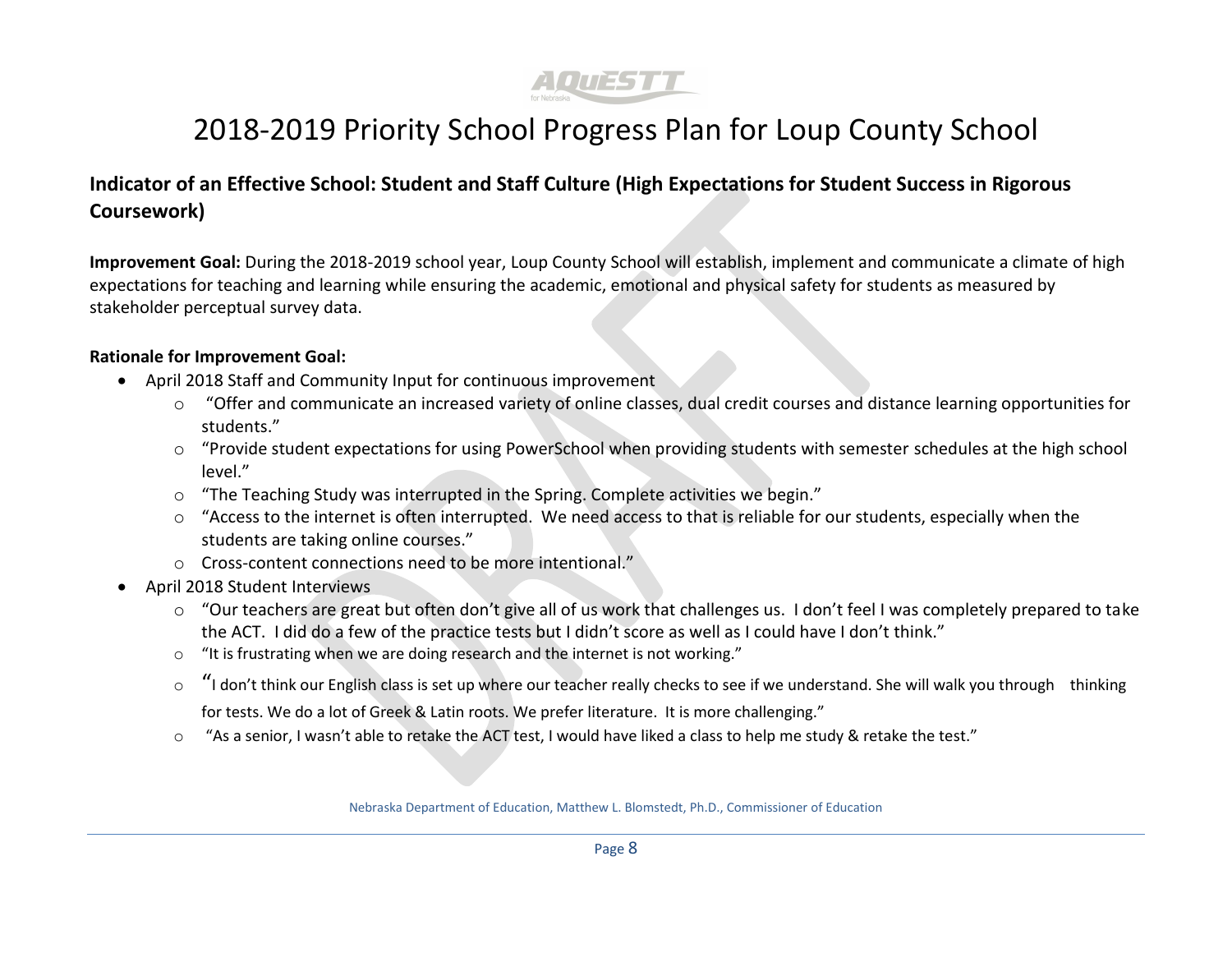

| <b>AQUESTT</b>       | <b>Action/Strategy for Improvement</b> | <b>Timeline</b> | <b>Resources</b>      | Person(s)               | <b>Progress Monitoring</b> |                           |
|----------------------|----------------------------------------|-----------------|-----------------------|-------------------------|----------------------------|---------------------------|
| <b>Tenet</b>         |                                        |                 |                       | Responsible             | <b>Dates</b>               | <b>Artifacts</b>          |
| <b>Alignment</b>     | 1. Provide ongoing professional        | August 2018 -   | Differentiation       | Principals              | August 2018                | PD Rosters                |
|                      | development and coaching for           | May 2019        | and Rigor             |                         | Professional               |                           |
| <b>STAFF AND</b>     | teachers on research-based             |                 | professional          | <b>NDE Consultant</b>   | Development on             | <b>PD Evaluations</b>     |
| <b>STUDENT</b>       | instructional practices that support   |                 | development           |                         | Rigor/Differentiation      |                           |
| <b>CULTURE</b>       | differentiation and rigor so that      |                 |                       | <b>ESU 10</b>           | and Fountas and            |                           |
|                      | students feel challenged in an         |                 | Fountas and           |                         | <b>Pinnel Reading</b>      | <b>Elementary Student</b> |
| <b>Educator</b>      | academically safe environment.         |                 | <b>Pinnell Guided</b> |                         | Continuum                  | <b>Reading Levels</b>     |
| <b>Effectiveness</b> |                                        |                 | Reading               |                         |                            |                           |
|                      |                                        |                 | Continuum and         |                         | September 2018-            | Coaching Logs             |
| <b>College and</b>   |                                        |                 | other resources       |                         | May 2019                   |                           |
| <b>Career Ready</b>  |                                        |                 |                       |                         | Professional               |                           |
|                      |                                        |                 | Running               |                         | Development on             |                           |
| <b>Positive</b>      |                                        |                 | Records               |                         | Webb's Depth of            |                           |
| Partnerships,        |                                        |                 |                       |                         | Knowledge                  |                           |
| Relationships,       |                                        |                 |                       |                         |                            |                           |
| & Student            |                                        |                 |                       |                         |                            |                           |
| <b>Success</b>       | 2. Offer and communicate availability  | August 2018 -   | Courses from          | Superintendent          | July 2018 and              | Online courses            |
|                      | of additional online courses,          | May 2019        | Local and             |                         | October 2018               | taken by students         |
| Transitions          | distance learning courses and dual     |                 | National              | Secondary Principal     | Determine online           |                           |
|                      | credit courses for high school         |                 | University and        |                         | courses available          | <b>Course Guides</b>      |
| <b>Educational</b>   | students so that students have a       |                 | Community             | <b>School Counselor</b> | through local and          | highlighting              |
| <b>Opportunities</b> | wider selection of coursework that     |                 | Colleges              |                         | national colleges;         | additional courses        |
| and Access           | challenges and engages them in         |                 |                       | <b>ESU 10</b>           | communicate                | added for the 2018-       |
|                      | meaningful learning.                   |                 | Distance              |                         | opportunities to           | 2019 and 2019-2020        |
| Assessment           |                                        |                 | Learning              | <b>School Board</b>     | students                   | school years              |
|                      |                                        |                 | Courses               |                         |                            |                           |
|                      |                                        |                 |                       |                         | July 2018 and April        |                           |
|                      |                                        |                 |                       |                         | 2019                       |                           |
|                      |                                        |                 |                       |                         | Course Guide shared        |                           |
|                      |                                        |                 |                       |                         | with School Board          |                           |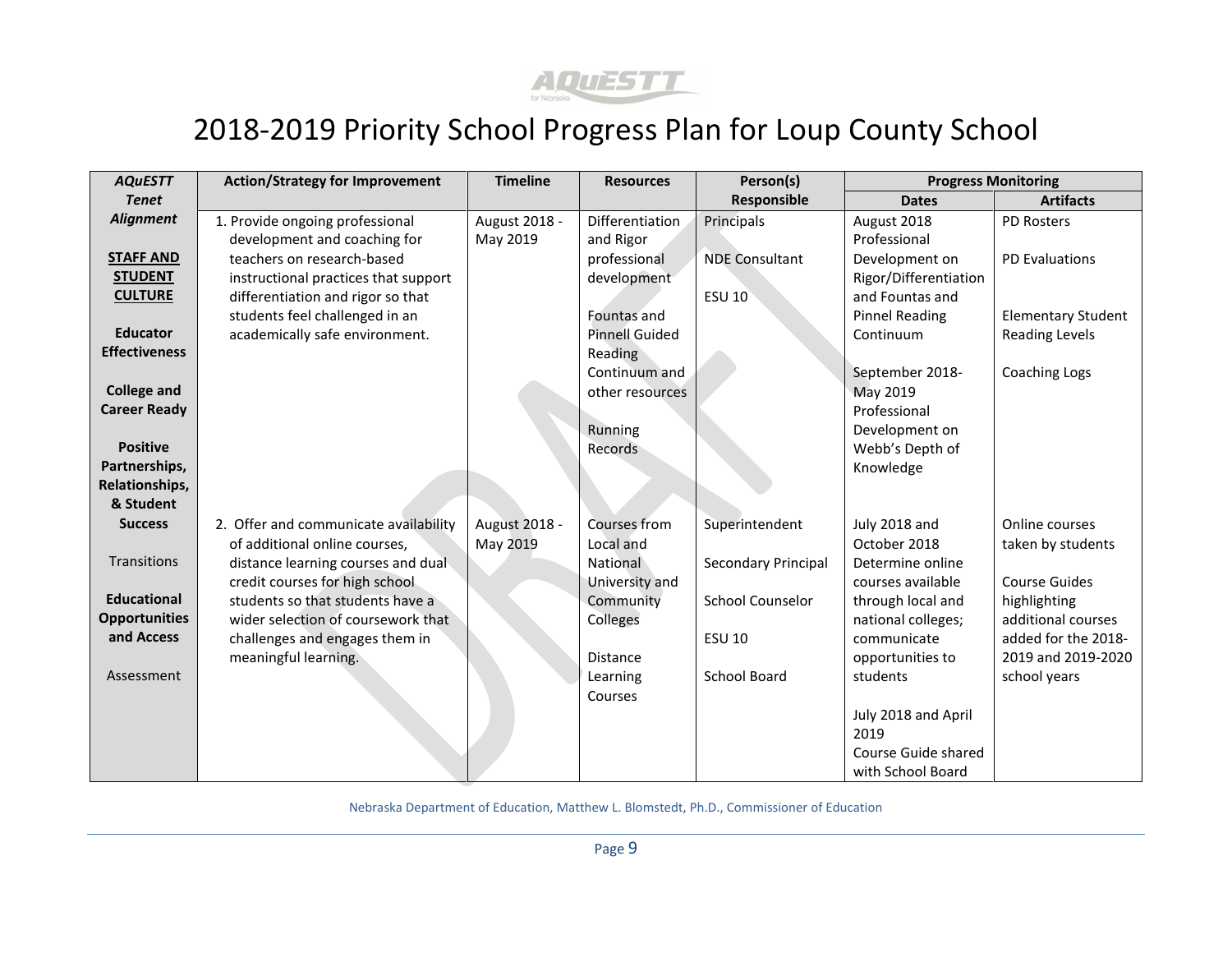

| <b>AQuESTT</b>       | <b>Action/Strategy for Improvement</b> | <b>Timeline</b> | <b>Resources</b> | Person(s)                  |                           | <b>Progress Monitoring</b> |
|----------------------|----------------------------------------|-----------------|------------------|----------------------------|---------------------------|----------------------------|
| <b>Tenet</b>         |                                        |                 |                  | Responsible                | <b>Dates</b>              | <b>Artifacts</b>           |
| <b>Alignment</b>     | 3. Communicate scholarship             | August 2018-    | University and   | Superintendent             | August 2018-              | Sample Scholarship         |
|                      | opportunities and ACT dates to high    | May 2019        | <b>Community</b> |                            | February 2019             | Applications               |
| <b>STAFF AND</b>     | school students so that students       |                 | College          | <b>Secondary Principal</b> | Inform Juniors and        |                            |
| <b>STUDENT</b>       | understand the criteria for available  |                 | Websites         |                            | Seniors of                | <b>ACT scores</b>          |
| <b>CULTURE</b>       | scholarships based on ACT scores,      |                 |                  | <b>School Counselor</b>    | scholarship               |                            |
|                      | class rank, GPA, community             |                 | College          |                            | opportunities and         | ACT retake scores          |
| Educator             | involvement, etc.                      |                 | Scholarship      | <b>ESU 10</b>              | support application       |                            |
| <b>Effectiveness</b> |                                        |                 | Calculator       |                            | process for seniors       | <b>Scholarship Awards</b>  |
|                      |                                        |                 |                  | <b>NDE Liaison</b>         |                           | reported in                |
| <b>College and</b>   |                                        |                 | Criteria from    |                            | November 2018-            | monetary figures           |
| <b>Career Ready</b>  |                                        |                 | Regents          | <b>School Board</b>        | April 2019                |                            |
|                      |                                        |                 | Scholarship,     |                            | <b>ACT Administration</b> |                            |
| <b>Positive</b>      |                                        |                 | Chancellor's     |                            | dates                     |                            |
| Partnerships,        |                                        |                 | Scholarship,     |                            | communicated to           |                            |
| Relationships,       |                                        |                 | Deans            |                            | students needing          |                            |
| & Student            |                                        |                 | Scholarship,     |                            | higher scores on          |                            |
| <b>Success</b>       |                                        |                 | Distinguished    |                            | <b>ACT</b>                |                            |
|                      |                                        |                 | Scholarship,     |                            |                           |                            |
| <b>Transitions</b>   |                                        |                 | Legacy           |                            | May 2019                  |                            |
|                      |                                        |                 | Scholarship,     |                            | Report Scholarship        |                            |
| <b>Educational</b>   |                                        |                 | Young Scholars,  |                            | Applications and          |                            |
| <b>Opportunities</b> |                                        |                 | etc.             |                            | Monetary Awards to        |                            |
| and Access           |                                        |                 |                  |                            | <b>School Board</b>       |                            |
|                      |                                        |                 | <b>ACT</b>       |                            |                           |                            |
| <b>Assessment</b>    |                                        |                 | administration   |                            |                           |                            |
|                      |                                        |                 | dates            |                            |                           |                            |
|                      |                                        |                 |                  |                            |                           |                            |
|                      |                                        |                 |                  |                            |                           |                            |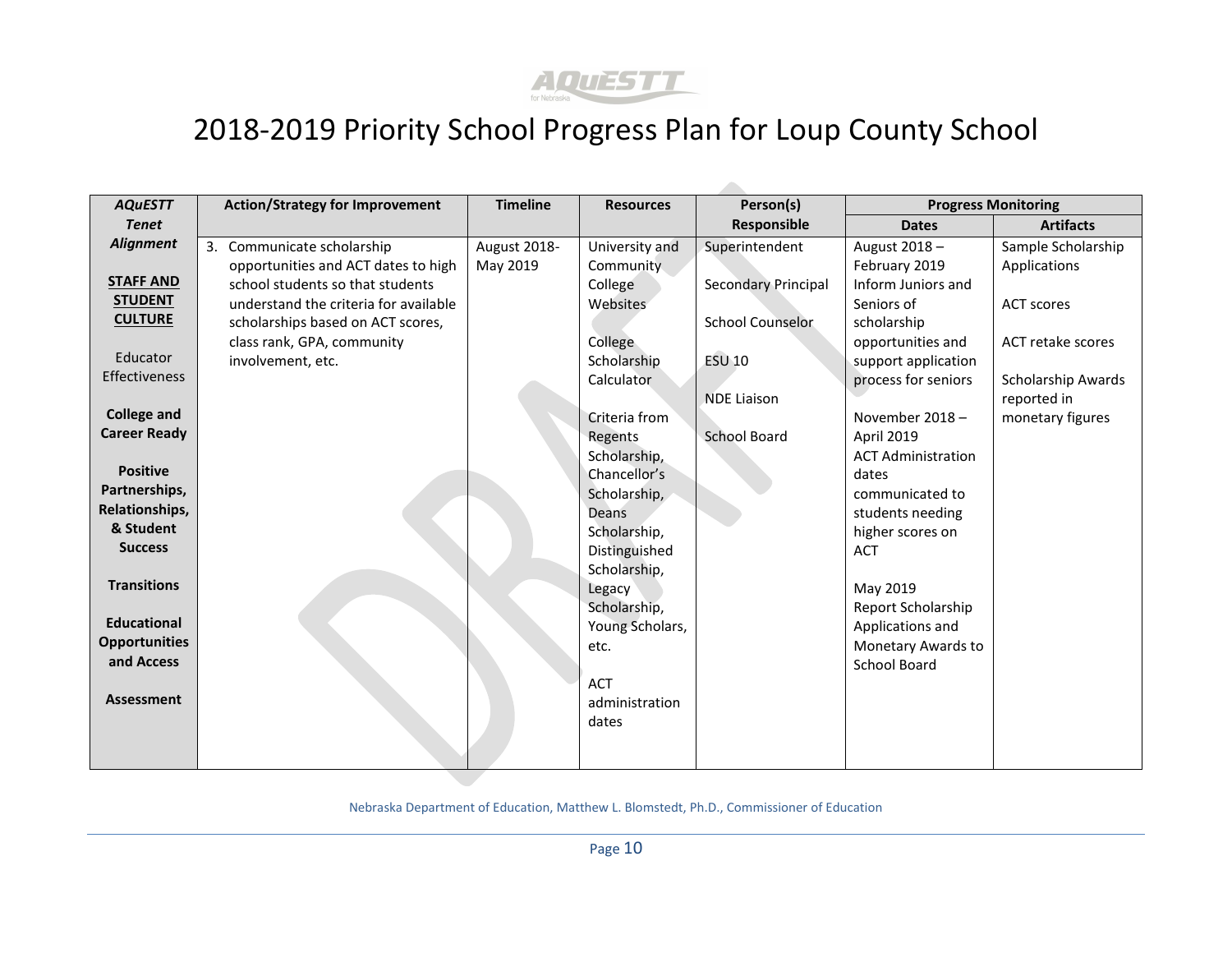

| <b>AQuESTT</b>       | <b>Action/Strategy for Improvement</b>          | <b>Timeline</b> | <b>Resources</b>      | Person(s)                  |                                                 | <b>Progress Monitoring</b>      |
|----------------------|-------------------------------------------------|-----------------|-----------------------|----------------------------|-------------------------------------------------|---------------------------------|
| <b>Tenet</b>         |                                                 |                 |                       | Responsible                | <b>Dates</b>                                    | <b>Artifacts</b>                |
| <b>Alignment</b>     | 4. Support $8^{th} - 12^{th}$ grade students in | August 2018-    | <b>Course Catalog</b> | Superintendent             | August 2018 - May                               | Academic Plan                   |
|                      | the completion and monitoring of 5              | January 2019    |                       |                            | 2019                                            | samples from 8-12 <sup>th</sup> |
| <b>STAFF AND</b>     | year academic plans with support                |                 | Electronic            | <b>Secondary Principal</b> | 12 <sup>th</sup> grade to 8 <sup>th</sup>       | graders                         |
| <b>STUDENT</b>       | practices such as resume building,              |                 | <b>Academic Plan</b>  |                            | grade academic plan                             |                                 |
| <b>CULTURE</b>       | interviewing skills, college essay              |                 |                       | <b>School Counselor</b>    | creation; on-going                              | Academic Plan                   |
|                      | writing, etc. so that students are              |                 |                       |                            | updates to plans                                | monitoring tool                 |
| Educator             | able to map out core courses, dual              |                 |                       | <b>Business Teacher</b>    |                                                 |                                 |
| <b>Effectiveness</b> | credit courses and electives that will          |                 |                       |                            | December 2018                                   |                                 |
|                      | ensure an on-time high school                   |                 |                       | <b>ESU 10</b>              | Superintendent                                  |                                 |
| <b>College and</b>   | graduation and post-                            |                 |                       |                            | <b>Reviews Academic</b>                         |                                 |
| <b>Career Ready</b>  | secondary/career success.                       |                 |                       | School Board               | Plans for all 8 <sup>th</sup> -12 <sup>th</sup> |                                 |
|                      |                                                 |                 |                       |                            | grade students                                  |                                 |
| <b>Positive</b>      |                                                 |                 |                       |                            |                                                 |                                 |
| Partnerships,        |                                                 |                 |                       |                            | January 2019 and                                |                                 |
| Relationships,       |                                                 |                 |                       |                            | April 2019                                      |                                 |
| & Student            |                                                 |                 |                       |                            | Share sample plans                              |                                 |
| <b>Success</b>       |                                                 |                 |                       |                            | with School Board                               |                                 |
|                      |                                                 |                 |                       |                            |                                                 |                                 |
| <b>Transitions</b>   |                                                 |                 |                       |                            |                                                 |                                 |
|                      | 5. Provide monthly Student and Staff            | September       | Progress Plan:        | <b>School Board</b>        | September 2018-                                 | School Board                    |
| <b>Educational</b>   | <b>Culture: High Expectations for</b>           | $2018 - May$    | Student and           |                            | May 2019                                        | <b>Meeting Agendas</b>          |
| <b>Opportunities</b> | Success in Rigorous Coursework                  | 2019            | <b>Staff Culture</b>  | Superintendent             | Provide Monthly                                 |                                 |
| and Access           | reports to the School Board so that             |                 |                       |                            | Progress Plan                                   |                                 |
|                      | the School Board is supportive and              |                 |                       | Principals                 | progress to the                                 |                                 |
| Assessment           | kept abreast of the implementation              |                 |                       |                            | School Board                                    |                                 |
|                      | of strategies from the Priority School          |                 |                       |                            |                                                 |                                 |
|                      | Progress Plan.                                  |                 |                       |                            |                                                 |                                 |
|                      |                                                 |                 |                       |                            |                                                 |                                 |
|                      |                                                 |                 |                       |                            |                                                 |                                 |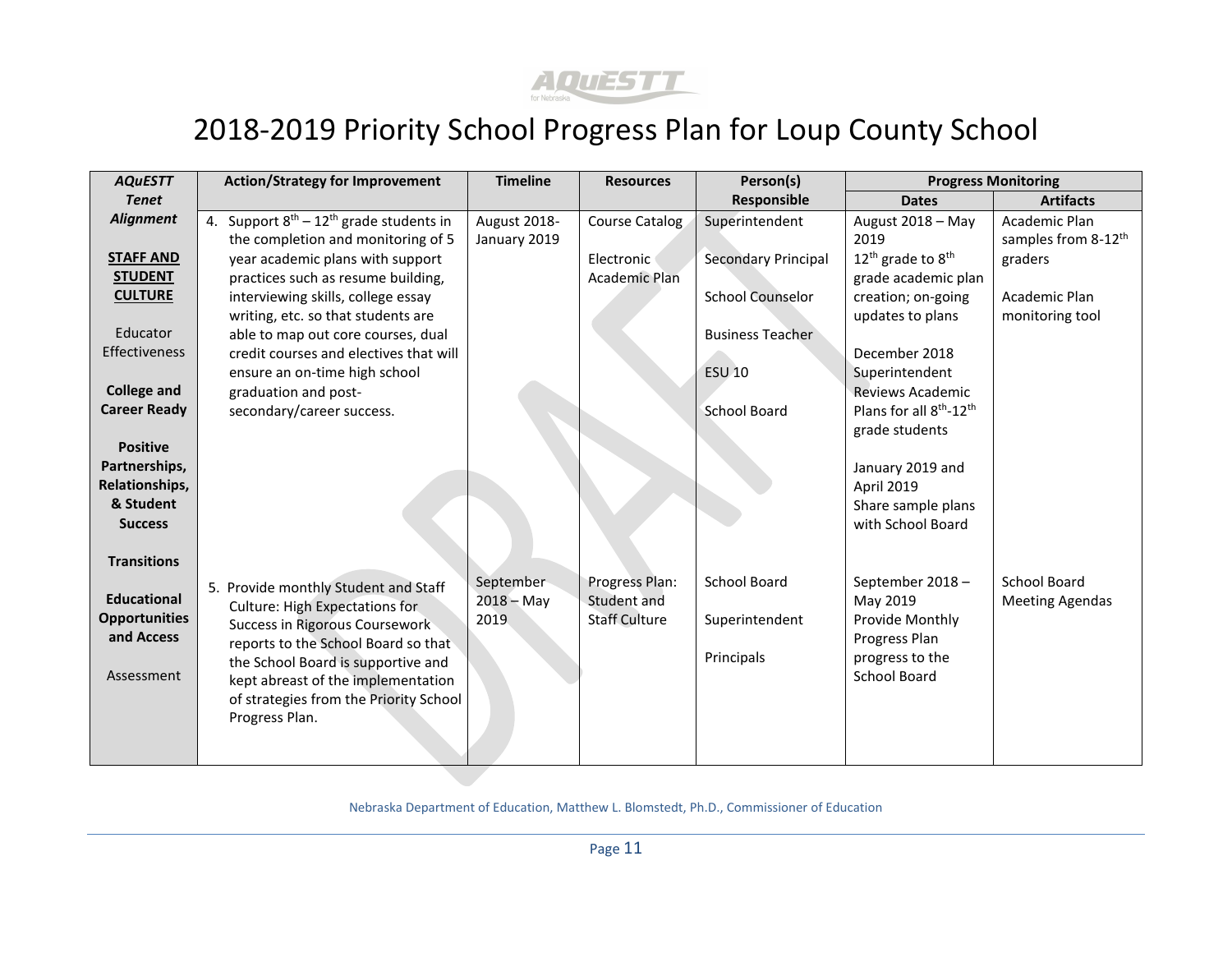

#### **Indicator of an Effective School: Instructional Leadership (College and Career Readiness)**

**Improvement Goal:** During the 2018-2019 school year, all students will be challenged and supported to achieve a high standard of academic performance and growth and will demonstrate proficiency in globally competitive skills to ensure they are prepared for postsecondary education and their career of choice.

#### **Rationale for Improvement Goal:**

- April 2018 Staff and Community Input for continuous improvement
	- o "Work together on projects; example: marketing plan between business and Ag."
	- o "Increase access to online college classes."
	- o "Kids are interested in business courses. Expanding our coursework would engage students more because of their interests."
	- o "ACT support is needed for students."
	- o "We should allow students to job shadow for career exploration opportunities."
	- o "Offer more career ready options for students."
- April 2018 Student Interviews
	- o "Only lecture, not fun, talk at you, we don't understand it, nothing visual & expect you to know it all; doesn't prepare us for the real world in some classes."
	- $\circ$  "We need more hands and meaningful work; project based activities with the ability to work with others."
	- $\circ$  "I would like the ability to pick more of my classes instead of them being selected for me; need more choices & opportunities, like journalism and college classes which I can't do it as a freshman."
	- o "Help students to understand why we are learning about this & bring in real-life, more relevant to life."
	- $\circ$  "Need more literature; grammar is good for us, & realized how much you learn in college but literature helps us to apply the grammar."
	- $\circ$  "A Home Economics class would be nice; we need courses that will help us in life like things like small engine repair and electrician type courses."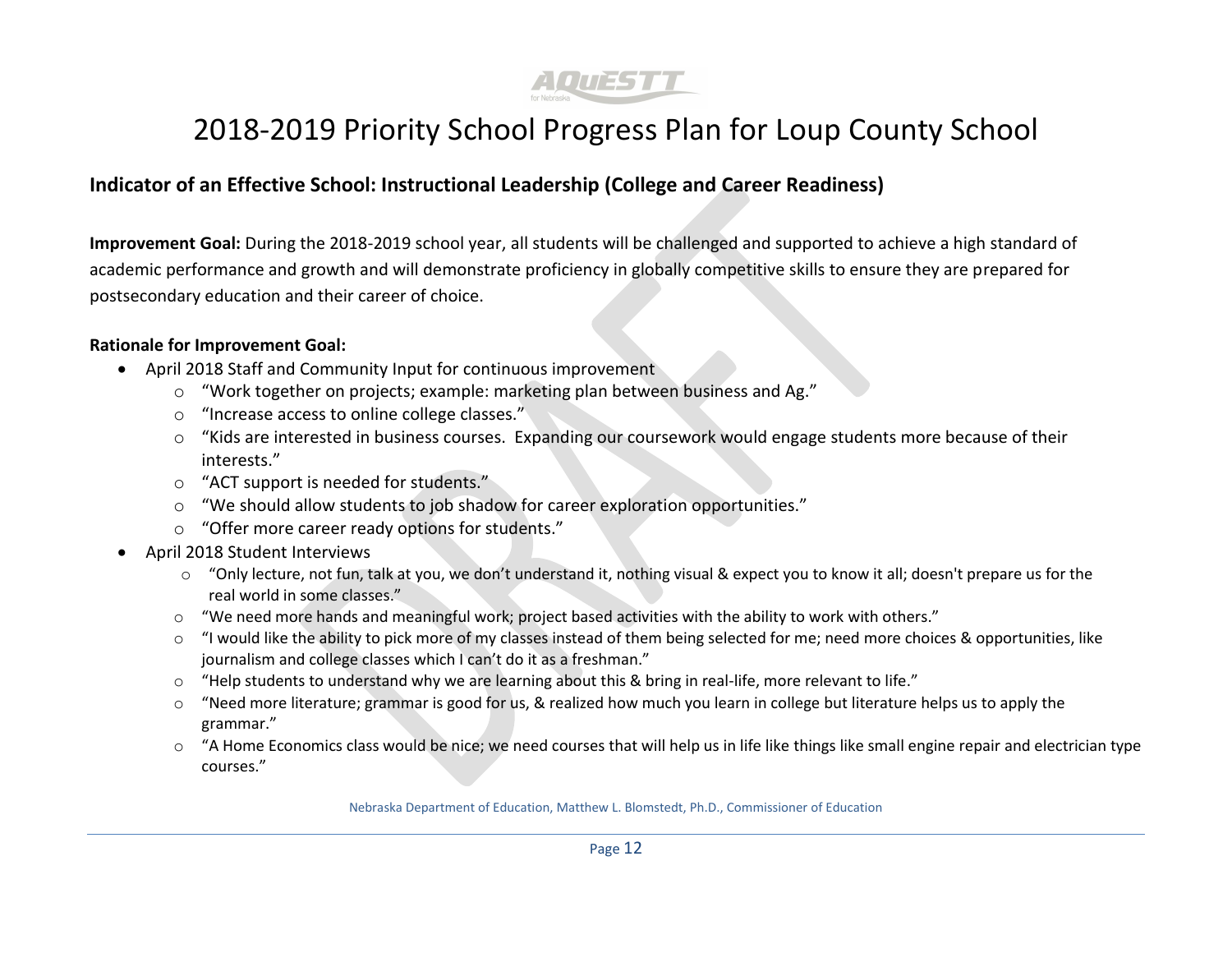

| <b>AQuESTT Tenet</b> | <b>Action/Strategy for Improvement</b> | <b>Timeline</b> | <b>Resources</b>             | Person(s)              | <b>Progress Monitoring</b> |                     |
|----------------------|----------------------------------------|-----------------|------------------------------|------------------------|----------------------------|---------------------|
| Alignment            |                                        |                 |                              | Responsible            | <b>Dates</b>               | <b>Artifacts</b>    |
|                      | 1. Identify and communicate a set      | August 2018     | Research on Future           | Superintendent         | August 2018                | Loup County         |
| <b>INSTRUCTIONAL</b> | of attributes, referred to a           | $-$ May 2019    | Ready graduate profile       |                        | Research                   | School              |
| <b>LEADERSHIP</b>    | graduate profile, that are critical    |                 | attributes                   | Principals             | attributes of              | <b>Future Ready</b> |
|                      | for success and inspire, motivate,     |                 |                              |                        | future ready               | Graduate            |
| <b>Educator</b>      | and guide the work of students,        |                 | <b>Community Business</b>    | <b>Teachers</b>        | graduate                   | Attributes          |
| <b>Effectiveness</b> | teachers, administrators and the       |                 | Leaders                      |                        |                            | marketing           |
|                      | School Board so that Loup County       |                 |                              | <b>Student Council</b> | September-                 | messages            |
| <b>College and</b>   | School students are future ready.      |                 | Labor Market                 |                        | October 2018               |                     |
| <b>Career Ready</b>  |                                        |                 | Information/Workforce        | ESU 10                 | Future Ready               | Loup County         |
|                      |                                        |                 | Data                         |                        | Graduate                   | School              |
| <b>Positive</b>      |                                        |                 |                              | School Board           | Attributes Defined,        | <b>Future Ready</b> |
| Partnerships,        |                                        |                 |                              | members                | Published and              | Graduate            |
| <b>Relationships</b> |                                        |                 |                              |                        | Communicated               | Attributes          |
| and Student          |                                        |                 |                              |                        |                            |                     |
| <b>Success</b>       |                                        |                 |                              |                        |                            |                     |
|                      | 2. Evaluate the current College and    | June 2018-      | <b>Content Standards</b>     | Superintendent         | <b>June 2018</b>           | reVISION grant      |
| <b>Transitions</b>   | Career Course Offerings and            | May 2020        |                              |                        | reVISION                   | application         |
|                      | supports provided to students so       |                 | <b>Future Ready Graduate</b> | Principals             | application                |                     |
| <b>Educational</b>   | that the high priority changes         |                 | attributes                   |                        |                            | reVISION action     |
| <b>Opportunities</b> | needed for improvement are             |                 |                              | Teachers               | August 2018-               | plan                |
| and Access           | identified and plan of action is       |                 | Industry                     |                        | <b>March 2019</b>          |                     |
|                      | created and approved by the            |                 | Recommended                  | <b>Student Council</b> | reVISION                   |                     |
| Assessment           | Superintendent and School              |                 | Credentials                  |                        | application                |                     |
|                      | Board.                                 |                 |                              | <b>ESU 10</b>          |                            |                     |
|                      |                                        |                 | <b>ACT Expectations</b>      |                        | June 2019 - May            |                     |
|                      |                                        |                 |                              | School Board           | 2020                       |                     |
|                      |                                        |                 | Loup County High             | members                | Implement                  |                     |
|                      |                                        |                 | <b>School Course Guide</b>   |                        | reVISION grant             |                     |
|                      |                                        |                 | Mobile STEM Lab              |                        |                            |                     |
|                      |                                        |                 |                              |                        |                            |                     |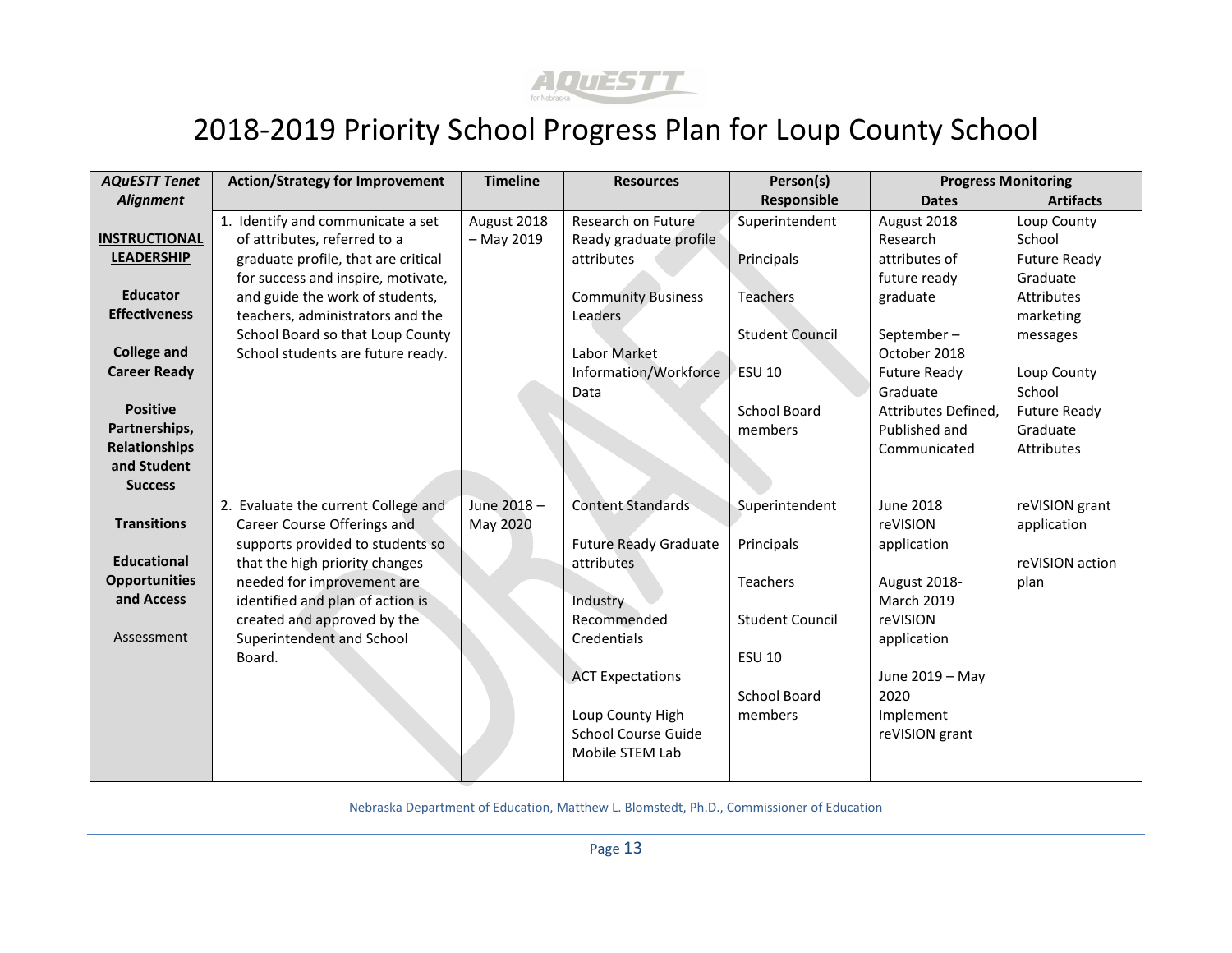

| <b>AQuESTT Tenet</b>                                                                                                  | <b>Action/Strategy for Improvement</b>                                                                                                                                                                                                                                                                                                  | <b>Timeline</b>        | <b>Resources</b>                                                                       | Person(s)                                                           | <b>Progress Monitoring</b>                                                                                                                                 |                                                         |
|-----------------------------------------------------------------------------------------------------------------------|-----------------------------------------------------------------------------------------------------------------------------------------------------------------------------------------------------------------------------------------------------------------------------------------------------------------------------------------|------------------------|----------------------------------------------------------------------------------------|---------------------------------------------------------------------|------------------------------------------------------------------------------------------------------------------------------------------------------------|---------------------------------------------------------|
| <b>Alignment</b>                                                                                                      |                                                                                                                                                                                                                                                                                                                                         |                        |                                                                                        | Responsible                                                         | <b>Dates</b>                                                                                                                                               | <b>Artifacts</b>                                        |
|                                                                                                                       | 3. Develop strategies designed to                                                                                                                                                                                                                                                                                                       | August 2018            | College admission                                                                      | Secondary                                                           | August 2018                                                                                                                                                | <b>ACT Scores</b>                                       |
| <b>INSTRUCTIONAL</b>                                                                                                  | strengthen ACT preparation and                                                                                                                                                                                                                                                                                                          | $-$ May 2019           | standards                                                                              | Principal                                                           | Student scheduling                                                                                                                                         |                                                         |
| <b>LEADERSHIP</b>                                                                                                     | add the strategies to long range                                                                                                                                                                                                                                                                                                        |                        |                                                                                        |                                                                     |                                                                                                                                                            | <b>ACT Prep class</b>                                   |
|                                                                                                                       | plans so that students are                                                                                                                                                                                                                                                                                                              |                        | <b>ACT Prep course</b>                                                                 | <b>Teachers of Core</b>                                             | September 2018                                                                                                                                             | syllabus                                                |
| Educator                                                                                                              | afforded opportunities to                                                                                                                                                                                                                                                                                                               |                        |                                                                                        | Subjects                                                            | Review student                                                                                                                                             |                                                         |
| <b>Effectiveness</b>                                                                                                  | increase their ACT scores.                                                                                                                                                                                                                                                                                                              |                        | The Official ACT Prep                                                                  |                                                                     | results of 2018                                                                                                                                            | <b>ACT strategies</b>                                   |
|                                                                                                                       |                                                                                                                                                                                                                                                                                                                                         |                        | Guide book                                                                             | <b>ESU 10</b>                                                       | <b>ACT</b>                                                                                                                                                 | added to long                                           |
| <b>College and</b>                                                                                                    |                                                                                                                                                                                                                                                                                                                                         |                        |                                                                                        |                                                                     |                                                                                                                                                            | range plans                                             |
| <b>Career Ready</b>                                                                                                   |                                                                                                                                                                                                                                                                                                                                         |                        | <b>Pre-ACT Assessment</b>                                                              | <b>School Guidance</b>                                              | October 2018 -                                                                                                                                             |                                                         |
|                                                                                                                       |                                                                                                                                                                                                                                                                                                                                         |                        | Results                                                                                | Counselor                                                           | <b>March 2019</b>                                                                                                                                          |                                                         |
| <b>Positive</b>                                                                                                       |                                                                                                                                                                                                                                                                                                                                         |                        |                                                                                        |                                                                     | <b>ACT Preparation</b>                                                                                                                                     |                                                         |
| Partnerships,                                                                                                         |                                                                                                                                                                                                                                                                                                                                         |                        |                                                                                        |                                                                     | support                                                                                                                                                    |                                                         |
| <b>Relationships</b>                                                                                                  |                                                                                                                                                                                                                                                                                                                                         |                        |                                                                                        |                                                                     |                                                                                                                                                            |                                                         |
| and Student                                                                                                           |                                                                                                                                                                                                                                                                                                                                         |                        |                                                                                        |                                                                     | March - April 2019                                                                                                                                         |                                                         |
|                                                                                                                       |                                                                                                                                                                                                                                                                                                                                         |                        |                                                                                        |                                                                     |                                                                                                                                                            |                                                         |
|                                                                                                                       |                                                                                                                                                                                                                                                                                                                                         |                        |                                                                                        |                                                                     |                                                                                                                                                            |                                                         |
|                                                                                                                       |                                                                                                                                                                                                                                                                                                                                         |                        |                                                                                        |                                                                     |                                                                                                                                                            |                                                         |
|                                                                                                                       |                                                                                                                                                                                                                                                                                                                                         |                        |                                                                                        |                                                                     |                                                                                                                                                            |                                                         |
|                                                                                                                       |                                                                                                                                                                                                                                                                                                                                         |                        |                                                                                        |                                                                     |                                                                                                                                                            |                                                         |
|                                                                                                                       |                                                                                                                                                                                                                                                                                                                                         |                        |                                                                                        |                                                                     |                                                                                                                                                            |                                                         |
|                                                                                                                       |                                                                                                                                                                                                                                                                                                                                         |                        |                                                                                        |                                                                     |                                                                                                                                                            |                                                         |
|                                                                                                                       |                                                                                                                                                                                                                                                                                                                                         |                        |                                                                                        |                                                                     |                                                                                                                                                            |                                                         |
|                                                                                                                       |                                                                                                                                                                                                                                                                                                                                         |                        |                                                                                        |                                                                     |                                                                                                                                                            |                                                         |
|                                                                                                                       |                                                                                                                                                                                                                                                                                                                                         |                        |                                                                                        |                                                                     |                                                                                                                                                            |                                                         |
|                                                                                                                       |                                                                                                                                                                                                                                                                                                                                         |                        |                                                                                        |                                                                     |                                                                                                                                                            |                                                         |
|                                                                                                                       |                                                                                                                                                                                                                                                                                                                                         |                        |                                                                                        |                                                                     |                                                                                                                                                            |                                                         |
|                                                                                                                       |                                                                                                                                                                                                                                                                                                                                         |                        |                                                                                        |                                                                     |                                                                                                                                                            |                                                         |
|                                                                                                                       |                                                                                                                                                                                                                                                                                                                                         |                        |                                                                                        |                                                                     |                                                                                                                                                            |                                                         |
| <b>Success</b><br><b>Transitions</b><br><b>Educational</b><br><b>Opportunities</b><br>and Access<br><b>Assessment</b> | 4. Utilize the Superintendent's<br>reach to provide guidance,<br>support and resources to the<br>principal and staff while<br>communicating college and<br>career readiness expectations<br>with the School Board so that the<br>community is informed and<br>supportive to ensure Loup County<br>School graduates are future<br>ready. | June 2018-<br>May 2020 | <b>Future Ready Graduate</b><br>attributes<br>Community and<br><b>Business Leaders</b> | Superintendent<br>Secondary<br>Principal<br>School Board<br>members | Review student<br>results of 2019<br><b>ACT</b><br>October 2018<br>Communicate LCS<br><b>Future Ready</b><br>Graduate<br>definition to the<br>School Board | <b>School Board</b><br>agenda<br>Newsletter<br>articles |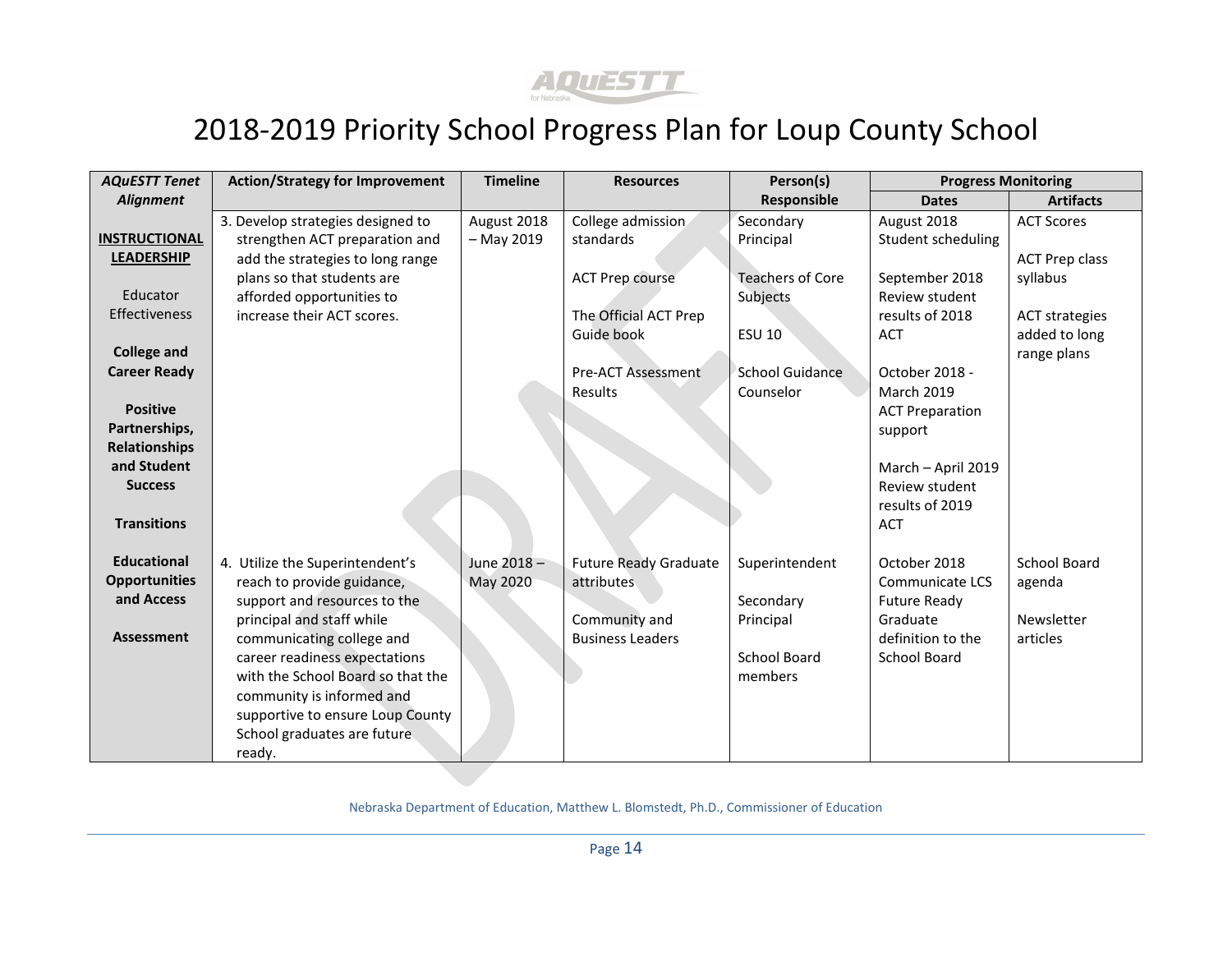

| <b>AQUESTT</b>       | <b>Action/Strategy for Improvement</b> | <b>Timeline</b> | <b>Resources</b>    | Person(s)                  |                            | <b>Progress Monitoring</b> |
|----------------------|----------------------------------------|-----------------|---------------------|----------------------------|----------------------------|----------------------------|
| <b>Tenet</b>         |                                        |                 |                     | Responsible                | <b>Dates</b>               | <b>Artifacts</b>           |
| <b>Alignment</b>     | 5. Expect and receive quarterly        | August 2018 -   | <b>Future Ready</b> | <b>School Board</b>        | October 2018               | School Board               |
|                      | updates on the reVISION process so     | May 2020        | Graduate            |                            | <b>Future Ready</b>        | <b>Agenda and Minutes</b>  |
| <b>Instructional</b> | that all members of the School         |                 | attributes          | Superintendent             | <b>Graduate Attributes</b> |                            |
| Leadership           | Board remain informed and are able     |                 |                     |                            | Defined, Published         | <b>Future Ready</b>        |
|                      | to articulate the attributes of a      |                 | reVISION Plan       | <b>Secondary Principal</b> | and Communicated           | <b>Graduate Attributes</b> |
| Educator             | future ready graduate as well as       |                 |                     |                            |                            |                            |
| Effectiveness        | inform the community of the            |                 |                     |                            |                            | reVISION grant             |
|                      | structures implemented by LCPS to      |                 |                     |                            |                            | action plan                |
| <b>College and</b>   | ensure students are ready for post-    |                 |                     |                            |                            |                            |
| <b>Career Ready</b>  | secondary education or a career.       |                 |                     |                            |                            |                            |
|                      |                                        |                 |                     |                            |                            |                            |
| <b>Positive</b>      |                                        |                 |                     |                            |                            |                            |
| Partnerships,        |                                        |                 |                     |                            |                            |                            |
| Relationships,       |                                        |                 |                     |                            |                            |                            |
| & Student            |                                        |                 |                     |                            |                            |                            |
| <b>Success</b>       |                                        |                 |                     |                            |                            |                            |
|                      |                                        |                 |                     |                            |                            |                            |
| Transitions          |                                        |                 |                     |                            |                            |                            |
|                      |                                        |                 |                     |                            |                            |                            |
| Educational          |                                        |                 |                     |                            |                            |                            |
| Opportunities        |                                        |                 |                     |                            |                            |                            |
| and Access           |                                        |                 |                     |                            |                            |                            |
|                      |                                        |                 |                     |                            |                            |                            |
| Assessment           |                                        |                 |                     |                            |                            |                            |
|                      |                                        |                 |                     |                            |                            |                            |
|                      |                                        |                 |                     |                            |                            |                            |
|                      |                                        |                 |                     |                            |                            |                            |
|                      |                                        |                 |                     |                            |                            |                            |
|                      |                                        |                 |                     |                            |                            |                            |
|                      |                                        |                 |                     |                            |                            |                            |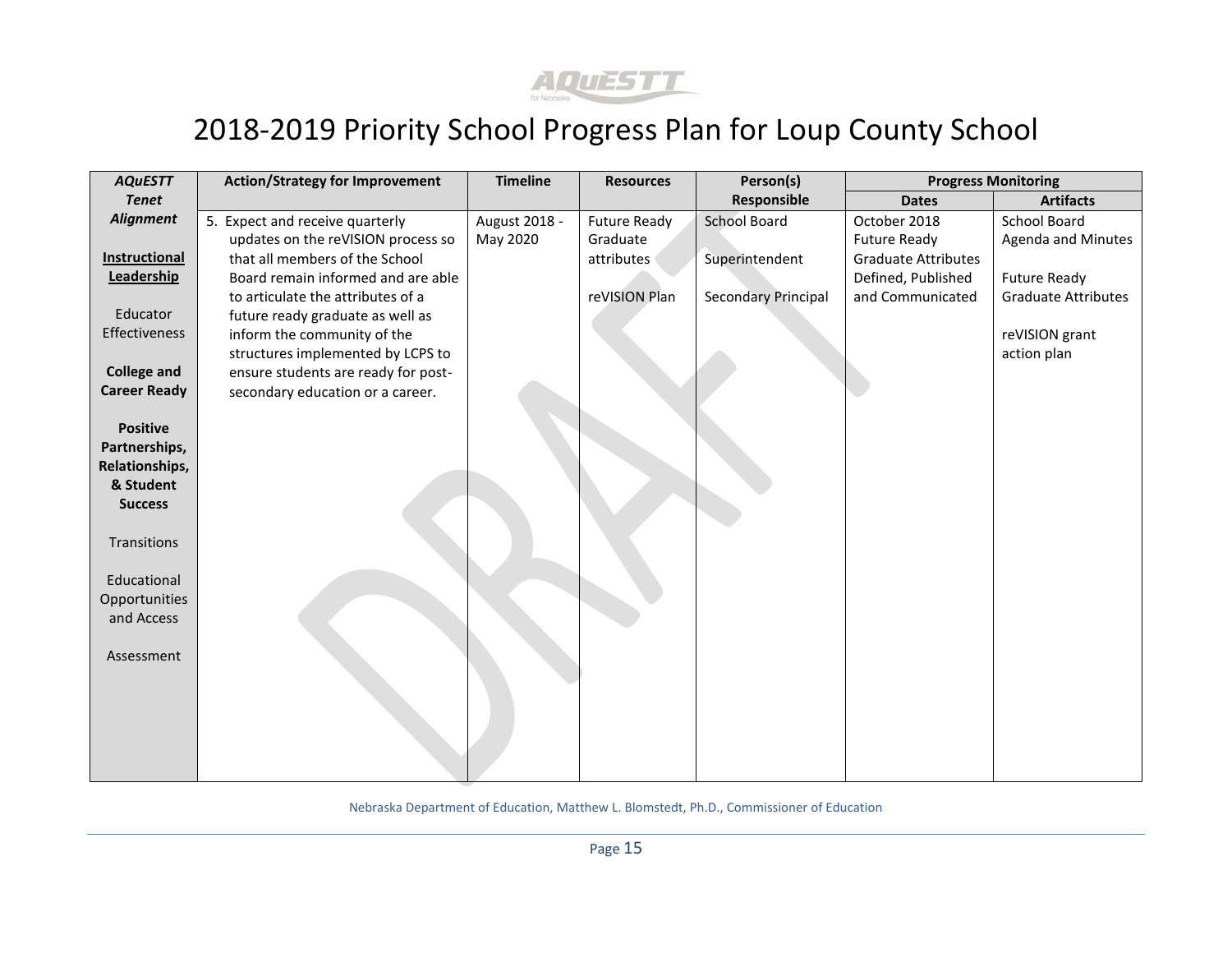

#### **Indicator of an Effective School: Instructional Leadership (Equitable Access to a High-Quality Education)**

**Improvement Goal:** By May 2019, students at Loup County School will have equitable access to a high-quality education to achieve their full potential as a result of receiving universal instruction aligned to Nebraska standards, strong Tier 2 and Tier 3 (RTI model) academic supports as needed and personalized learning opportunities as evidenced by multiple measures to include growth indicators on the MAP assessment, ACT data, perceptual data, etc.

#### **Rationale for Improvement Goal:**

- April 2018 Staff and Community Input for continuous improvement
	- o "Expand our use of technology tools."
	- o "Need to update materials for our courses."
	- o "Need to learn more about how to use MAP data to inform instruction and communicate with parents."
	- o "Interventions are needed at the high school level for students not mastering the content."
	- $\circ$  "Enjoyed the Teaching Studies; ours was interrupted but hopeful we can pick it back up in the Fall."
- April 2018 Student Interviews
	- o "More in life learning opportunities, like accounting how to write a check, etc. Personal finance needs to be before Accounting, it doesn't work the way it is."
	- o "Computers don't work & can't turn in online. When we have tech errors, we are sent to Ms. Meeks & she sends us to Ms. Koinzan. Need better technology."
	- $\circ$  "AR hate it, can't stand it. Agree with having kids read, but you shouldn't punish kids for not doing it but can earn points for doing it. Makes us hate reading, forcing us to read. Plenty of books in the library. If I really want a book, the librarian will order it. It may take some time. I hate because we can't take an AR test on To Kill a Mockingbird because we read it in class."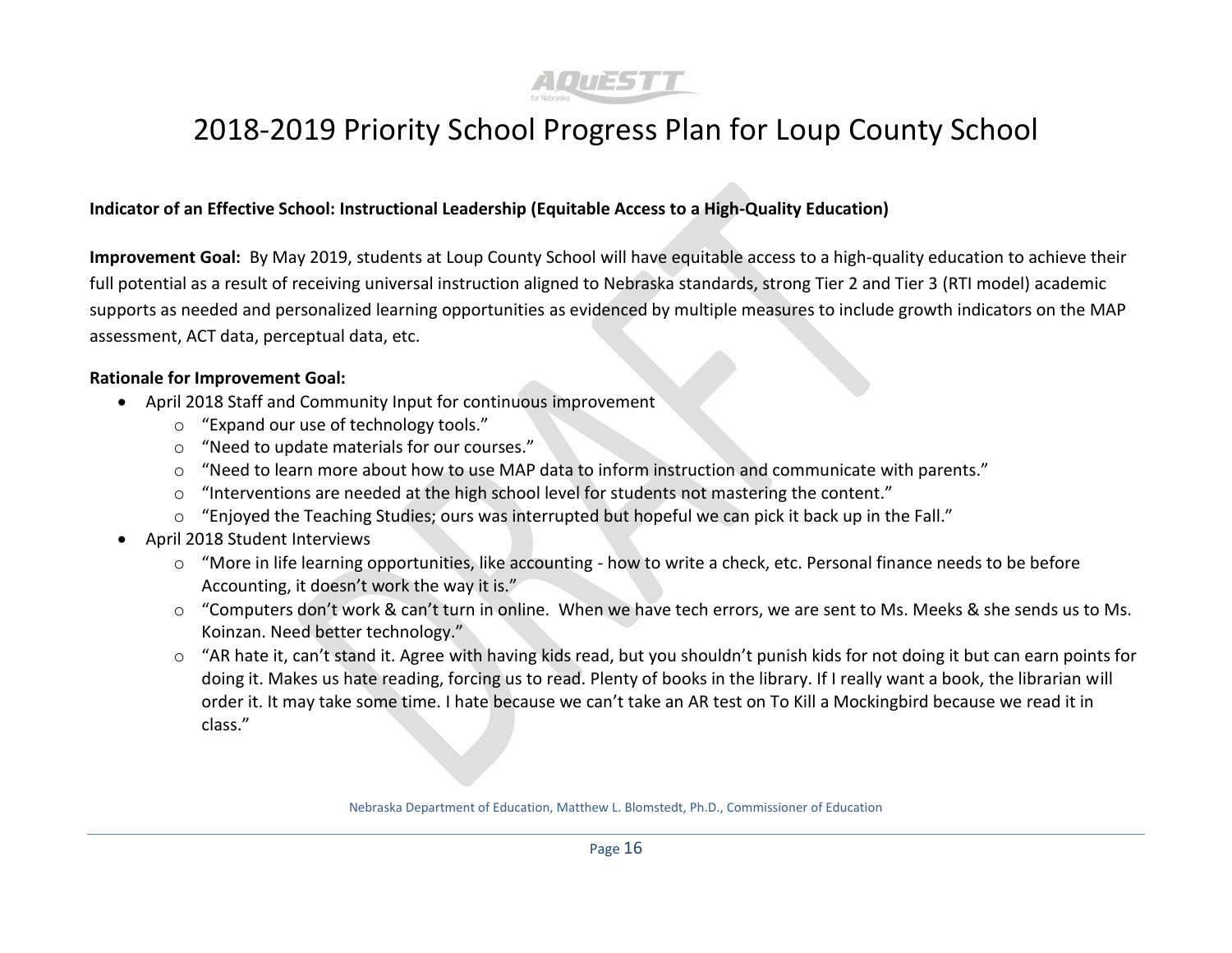

| <b>AQuESTT</b>       | <b>Action/Strategy for Improvement</b>             | <b>Timeline</b> | <b>Resources</b>       | Person(s)                 |                           | <b>Progress Monitoring</b> |
|----------------------|----------------------------------------------------|-----------------|------------------------|---------------------------|---------------------------|----------------------------|
| <b>Tenet</b>         |                                                    |                 |                        | Responsible               | <b>Dates</b>              | <b>Artifacts</b>           |
| <b>Alignment</b>     | $\mathbf{1}$ .<br>Align materials, instruction and | August 2018 -   | Nebraska               | Superintendent            | August 2018               | Long range plans for       |
|                      | assessments to Nebraska Content                    | May 2020        | Content Area           |                           | <b>Review of Content</b>  | subjects/courses           |
| Instructional        | Area Standards so that daily                       |                 | <b>Standards</b>       | Principals                | Area Standards, ACT       |                            |
| Leadership           | lessons are enhanced to support                    |                 |                        |                           | <b>Standards and MAP</b>  | Lesson plan                |
|                      | the learning needs of each student.                |                 | Nebraska ACT           | <b>Teachers</b>           | Skill Gaps with ESU       | template                   |
| <b>Educator</b>      | Nebraska Content Area<br>$\bullet$                 |                 | College and            |                           | 10/NDE Content            |                            |
| <b>Effectiveness</b> | standards, ACT Standards,                          |                 | Career                 | Librarian/Media           | Experts                   | Academic                   |
|                      | MAP Skills are used to create                      |                 | Standards              | Specialist (K-12          |                           | vocabulary                 |
| College and          | pacing guides for each                             |                 |                        | <b>Technology Skills)</b> | September 2018            | expectations for           |
| <b>Career Ready</b>  | subject/course;                                    |                 | <b>MAP</b>             |                           | May 2020 Creation         | each grade/course          |
|                      | Academic vocabulary will be<br>$\bullet$           |                 | Assessment             | NDE Teaching and          | and review of             |                            |
| <b>Positive</b>      | determined for each                                |                 | <b>Skill Gaps</b>      | Learning                  | Content Area Long         | Materials audit            |
| Partnerships,        | grade/course;                                      |                 |                        | <b>Department Content</b> | Range Plans               |                            |
| Relationships,       | Use a common lesson plan<br>$\bullet$              |                 | Nebraska               | Area Experts              |                           | School                     |
| & Student            | template to create and deliver                     |                 | <b>Content Area</b>    |                           | July 2018-May 2019        | Board Policy on            |
| <b>Success</b>       | lessons aligned with long                          |                 | Tables of              | <b>ESU 10 Consultants</b> | <b>Audit of Materials</b> | Timeline for               |
|                      | range plans;                                       |                 | Specifications         |                           |                           | <b>Materials Adoption</b>  |
| <b>Transitions</b>   | An audit of available                              |                 |                        | NDE Consultant(s)         | August 2019 - May         |                            |
|                      | instructional materials to                         |                 | Long Range             |                           | 2020                      | Formative                  |
| <b>Educational</b>   | include textbooks,                                 |                 | <b>Planning Guide</b>  |                           | Creation and review       | assessments                |
| <b>Opportunities</b> | manipulatives, novels, digital                     |                 | Template               |                           | of formative              | examples                   |
| and Access           | resources, equipment, etc. will                    |                 |                        |                           | assessments               |                            |
|                      | be conducted to ensure                             |                 | <b>Materials Audit</b> |                           |                           |                            |
| <b>Assessment</b>    | materials are aligned to                           |                 | Process                |                           |                           |                            |
|                      | Nebraska standards;                                |                 |                        |                           |                           |                            |
|                      | Formative assessments will be<br>$\bullet$         |                 | EdReports              |                           |                           |                            |
|                      | developed and administered                         |                 |                        |                           |                           |                            |
|                      | to determine gaps in student                       |                 |                        |                           |                           |                            |
|                      | learning; and                                      |                 |                        |                           |                           |                            |
|                      |                                                    |                 |                        |                           |                           |                            |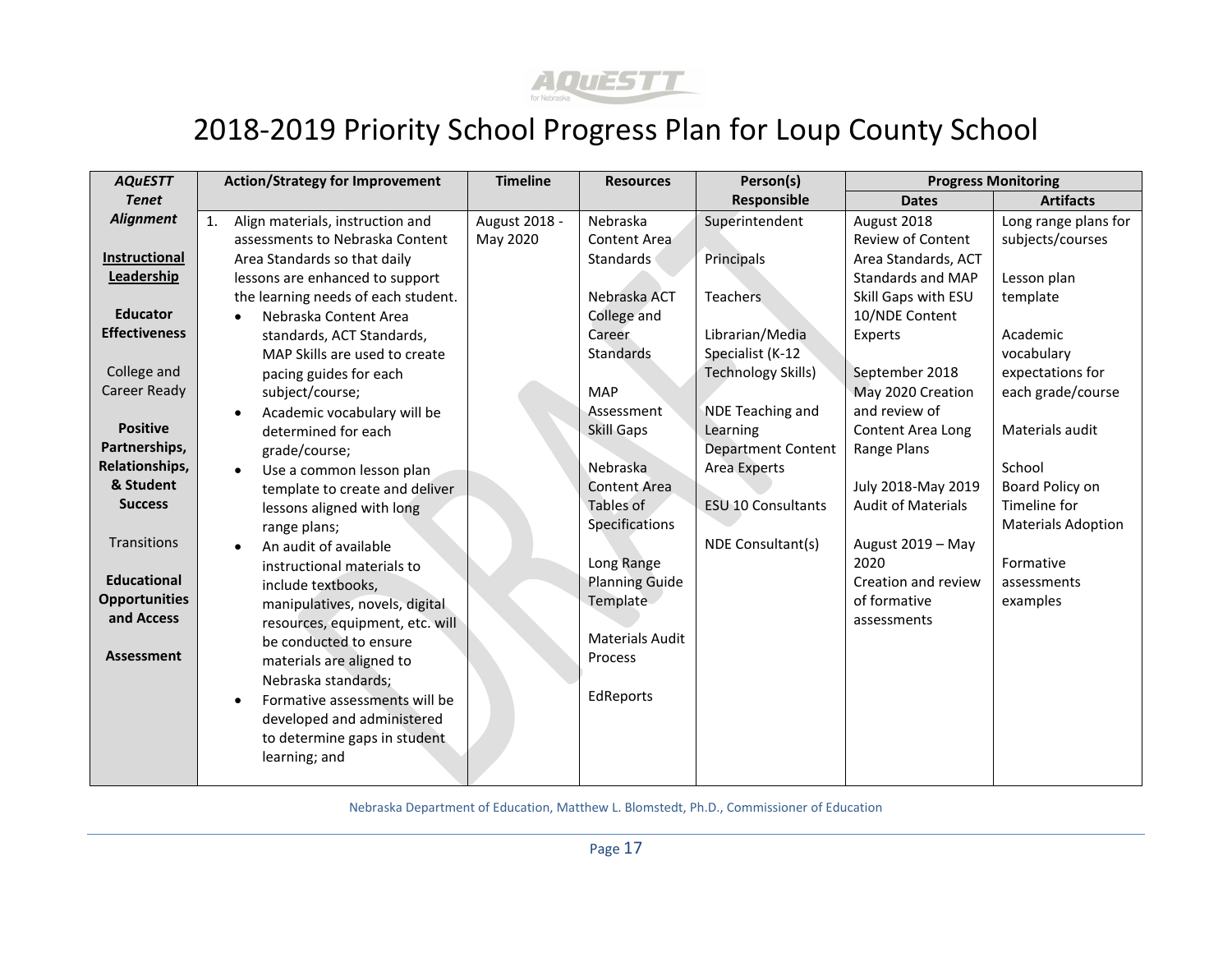

| <b>AQuESTT</b>       | <b>Action/Strategy for Improvement</b>   | <b>Timeline</b>   | <b>Resources</b>        | Person(s)       |                         | <b>Progress Monitoring</b> |
|----------------------|------------------------------------------|-------------------|-------------------------|-----------------|-------------------------|----------------------------|
| <b>Tenet</b>         |                                          |                   |                         | Responsible     | <b>Dates</b>            | <b>Artifacts</b>           |
| <b>Alignment</b>     | Professional learning needs<br>$\bullet$ |                   |                         |                 | June - July 2018        | Professional               |
|                      | will be identified by LCPS               |                   |                         |                 | Inform ESU 10 and       | development                |
| <b>Instructional</b> | and shared with ESU 10 and               |                   |                         |                 | <b>NDE Content Area</b> | attendance log             |
| Leadership           | NDE Teaching and Learning                |                   |                         |                 | Experts of              |                            |
|                      | Department to support the                |                   |                         |                 | Professional            |                            |
| <b>Educator</b>      | planning of instruction                  |                   |                         |                 | Learning needs and      |                            |
| <b>Effectiveness</b> | aligned to Nebraska                      |                   |                         |                 | Early Release/PD        |                            |
|                      | standards.                               |                   |                         |                 | dates                   |                            |
| <b>College and</b>   |                                          |                   |                         |                 |                         |                            |
| <b>Career Ready</b>  | 2. Provide release time for teachers     | August 2018-      | School Calendar         | Superintendent  | August 2018-May         | Workday                    |
|                      | on scheduled work days to plan           | May 2019          |                         |                 | 2018                    | Agendas/Schedules          |
| <b>Positive</b>      | lessons in their classrooms so that      |                   |                         | Principals      | Release Time on         |                            |
| Partnerships,        | adequate time is available to            |                   |                         |                 | <b>Teacher Workdays</b> |                            |
| Relationships,       | intentionally plan engaging              |                   |                         | Teachers        | For classroom work      |                            |
| & Student            | lessons for students.                    |                   |                         |                 |                         |                            |
| <b>Success</b>       |                                          |                   |                         |                 |                         |                            |
|                      | 3. Increase teacher and student          | <b>July 2018-</b> | <b>ISTE</b>             | Superintendent  | <b>July 2018</b>        | Updated internet           |
| <b>Transitions</b>   | technology skills and ensure             | May 2019          | Standards/Nebraska      |                 | Update Wi-Fi            | service                    |
|                      | computers and the internet (Wi-          |                   | Technology              | Principals      | system                  |                            |
| <b>Educational</b>   | Fi) are functional so that teachers      |                   | Standards               |                 |                         | 1-1 laptop budgeted        |
| <b>Opportunities</b> | and students use digital resources       |                   |                         | Librarian/Media | July 2018-              | expenses                   |
| and Access           | daily to collaborate and engage in       |                   | Professional            | Specialist      | December 2018           |                            |
|                      | authentic, personalized learning.        |                   | Development on          |                 | Purchase laptops        | Digital Learning           |
| Assessment           |                                          |                   | <b>Digital Learning</b> | Teachers        |                         | Professional               |
|                      |                                          |                   | Tools                   |                 | August 2018 - May       | <b>Development Topics</b>  |
|                      |                                          |                   |                         | <b>ESU 10</b>   | 2019 Professional       |                            |
|                      |                                          |                   |                         |                 | Development on          |                            |
|                      |                                          |                   |                         |                 | <b>Digital Tools</b>    |                            |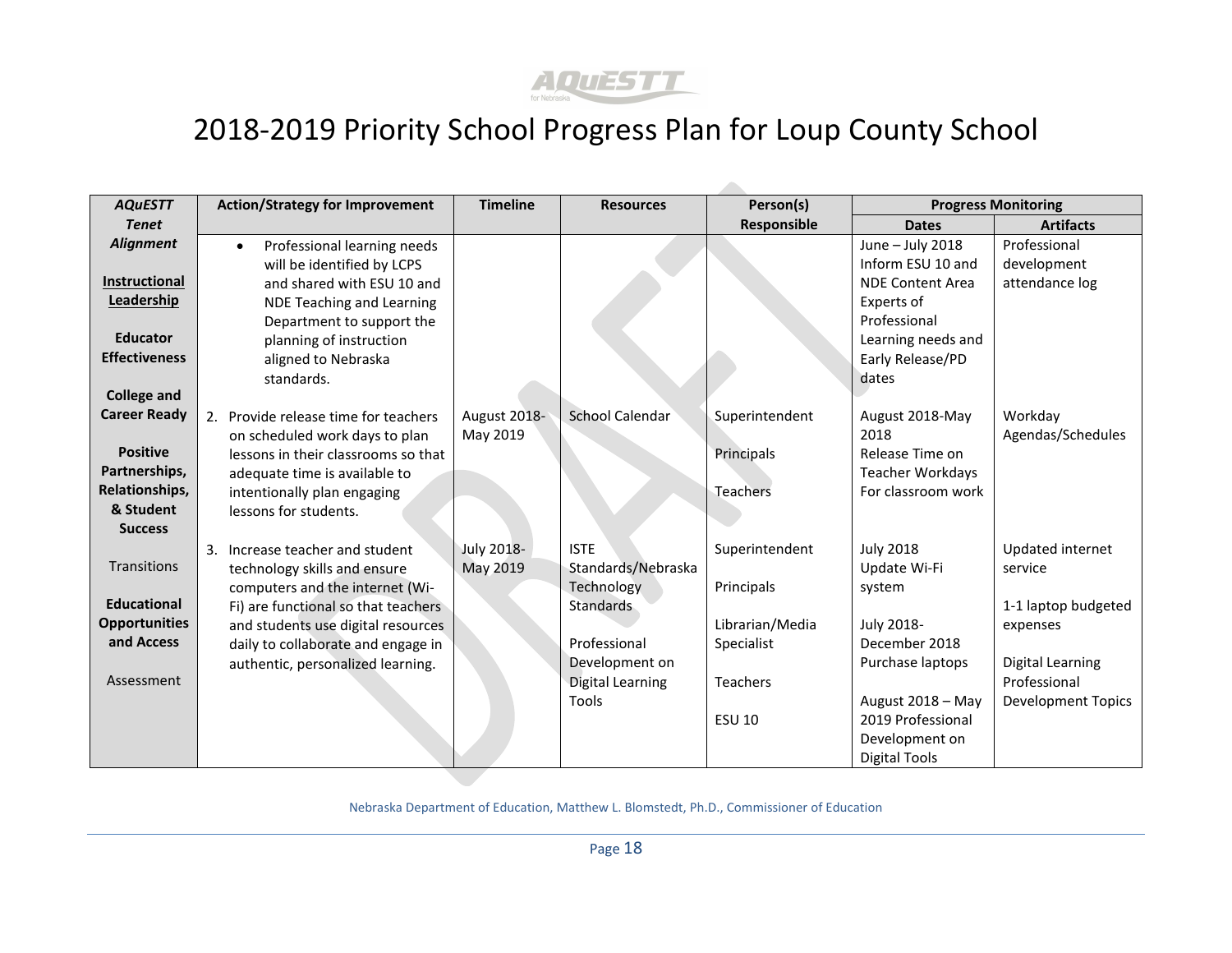

| <b>AQuESTT</b>       | <b>Action/Strategy for Improvement</b> | <b>Timeline</b><br><b>Resources</b> |                    | Person(s)                 | <b>Progress Monitoring</b>  |                            |
|----------------------|----------------------------------------|-------------------------------------|--------------------|---------------------------|-----------------------------|----------------------------|
| <b>Tenet</b>         |                                        |                                     |                    | Responsible               | <b>Dates</b>                | <b>Artifacts</b>           |
| <b>Alignment</b>     | 4. Analyze individual student          | August 2018-                        | <b>MAP</b>         | Superintendent            | September 2018,             | MAP data analysis          |
|                      | assessment data and use the data       | May 2019                            | Assessment         |                           | January 2019 and            |                            |
| Instructional        | for progress monitoring and to         |                                     | Results 3x per     | Principals                | May 2019                    | Lesson Plans               |
| Leadership           | inform instruction so that students    |                                     | year (Fall,        |                           | Administer the MAP          |                            |
|                      | are able to close the teaching and     |                                     | Winter Spring)     | <b>Classroom Teachers</b> | assessment to K-10          | <b>Running Records</b>     |
| <b>Educator</b>      | learning gaps quickly.                 |                                     |                    |                           | students; analyze           |                            |
| <b>Effectiveness</b> |                                        |                                     | Elementary         | <b>Title I Teacher</b>    | results and utilize         | Reading Levels             |
|                      |                                        |                                     | Students'          |                           | the MAP Continuum           |                            |
| College and          |                                        |                                     | Running            | <b>Special Education</b>  | to inform instruction       | <b>Intervention Groups</b> |
| <b>Career Ready</b>  |                                        |                                     | Records            | Teacher                   |                             |                            |
|                      |                                        |                                     |                    |                           | August 2018-May             | IEP goals and skills       |
| <b>Positive</b>      |                                        |                                     | Fountas and        | <b>ESU 10</b>             | 2019                        |                            |
| Partnerships,        |                                        |                                     | Pinnell Reading    |                           | <b>Elementary Running</b>   |                            |
| Relationships,       |                                        |                                     | Continuum          | <b>NDE Consultants</b>    | Records data                |                            |
| & Student            |                                        |                                     |                    |                           | analyzed and used           |                            |
| <b>Success</b>       |                                        |                                     | <b>MAP Reading</b> |                           | for progress                |                            |
|                      |                                        |                                     | and Math           |                           | monitoring and to           |                            |
| <b>Transitions</b>   |                                        |                                     | Continuums         |                           | determine                   |                            |
|                      |                                        |                                     |                    |                           | instructional reading       |                            |
| <b>Educational</b>   |                                        |                                     | AIMS Web           |                           | levels                      |                            |
| <b>Opportunities</b> |                                        |                                     | Progress           |                           | Monthly $-$ on or<br>٠      |                            |
| and Access           |                                        |                                     | Monitoring         |                           | above grade                 |                            |
|                      |                                        |                                     | data               |                           | level students              |                            |
| <b>Assessment</b>    |                                        |                                     |                    |                           | Weekly - below<br>$\bullet$ |                            |
|                      |                                        |                                     | <b>IEPs</b>        |                           | grade level                 |                            |
|                      |                                        |                                     |                    |                           | students                    |                            |
|                      |                                        |                                     | Intervention       |                           |                             |                            |
|                      |                                        |                                     | Groups             |                           |                             |                            |